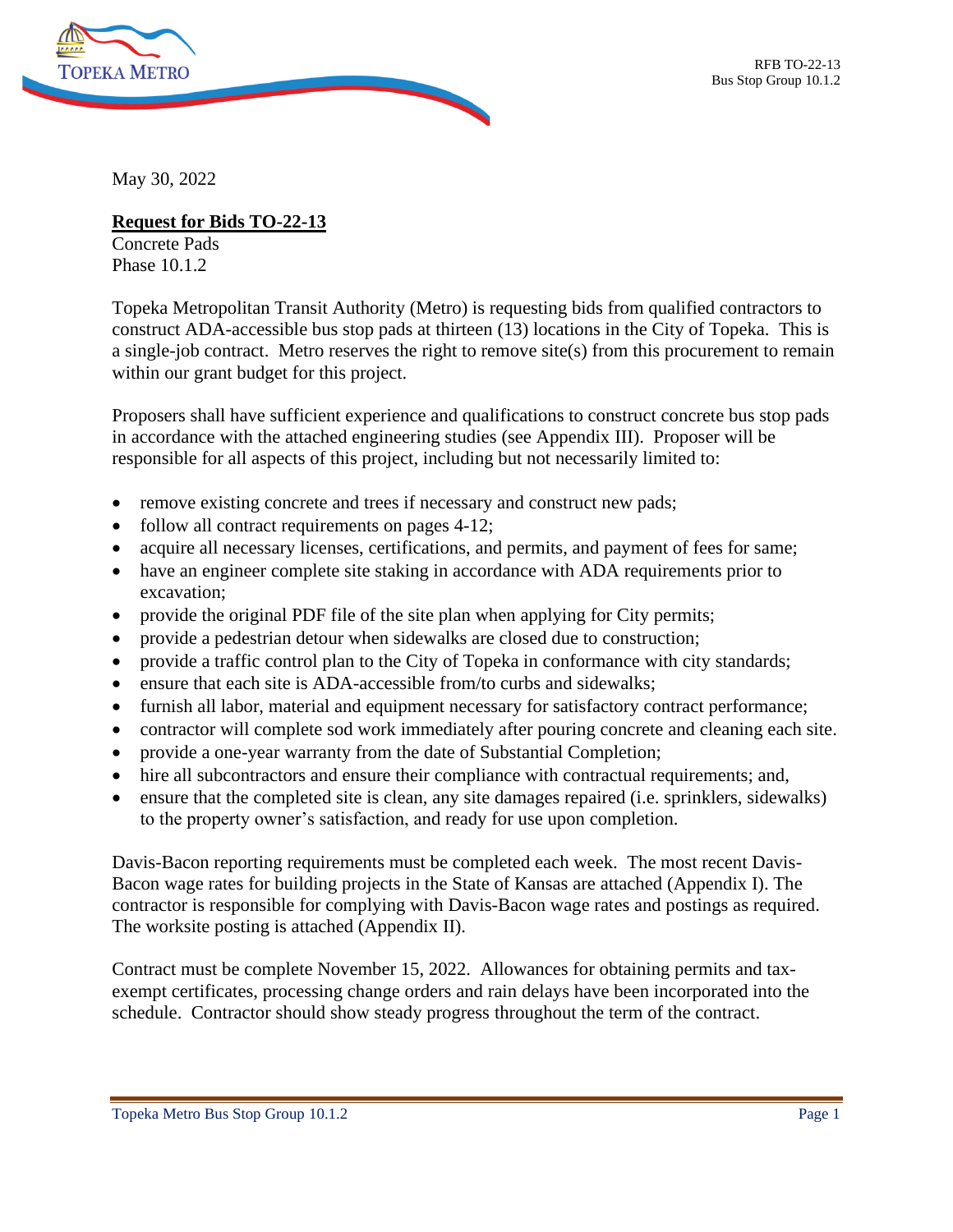

Proposed price quotes must include all costs to complete the project, including cost of licenses, certifications and permits. The contract will show the successful proposer's price quote as the amount that may not be exceeded.

Metro will evaluate all proposals to ensure that specifications are addressed, and that the proposer is qualified to perform the work. As part of your bid, include your qualifications and your experience with this type of work, as well as your understanding of the work to be performed. Please provide at least two recent references with current contact information.

The contract will be awarded to the qualified proposer with the lowest bid price. If only one bid is received, Topeka Metro will require the cooperation of the single bidder in order to perform a Cost Analysis of the bid.

No advantage shall be taken by the contractor or any subcontractor in fulfilling the terms of this project due to omission of specifications by Metro.

In order to be considered for contract award, your bid must be received in the Metro office by **1:00pm on Thursday, June 23, 2022.**

The price quote forms and the certifications on pages 13-32 are part of your bid and must be completed by all bidders. Bids that do not include the price quotes and fully-executed certifications may not be considered. Please provide the summary for your price quote forms, summarizing your cost for each site and showing any costs that are not site-specific. Break down your total bid into equipment/materials, labor and profit.

Topeka Metro's current DBE goal is 1.62%. There is no DBE goal for this contract. If your firm is a DBE, or if you will be sub-contracting with a DBE, please attach a copy of the current DBE certificate.

Upon contract award, all proposals will be public record and posted to Metro's website. Metro recommends that proposers exclude any trade secret, proprietary or confidential information from their proposals.

Topeka Metro is a direct deposit payor. The successful bidder will be required to fill out a W-9 Form and the Topeka Metro Electronic Payment/ACH Authorization Form.

Electronic bids are the preferred method of submission. If submitting bids on paper, please provide three copies. Bids are to be sent to:

Topeka Metropolitan Transit Authority Attn: Richard Appelhanz 201 North Kansas Avenue Topeka, KS 66603 [rappelhanz@topekametro.org](mailto:krichardson@topekametro.org)

Topeka Metro Bus Stop Group 10.1.2 Page 2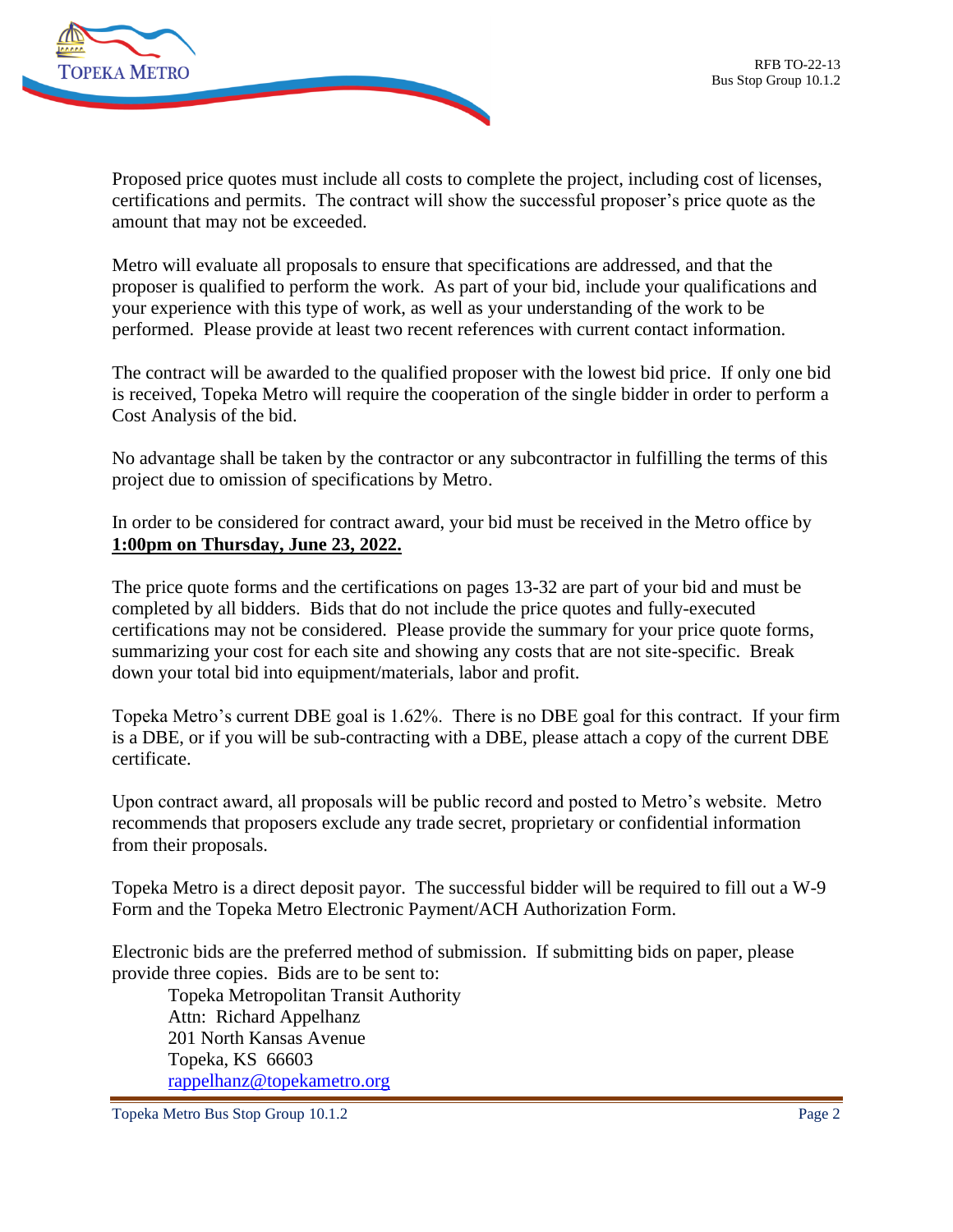

If you have any questions concerning this Request, or if you need clarification or additional information, please contact: Richard Appelhanz 785-730-8621 [rappelhanz@topekametro.org](mailto:rappelhanz@topekametro.org)

Questions must be received by Metro by Wednesday, June 15, 2022.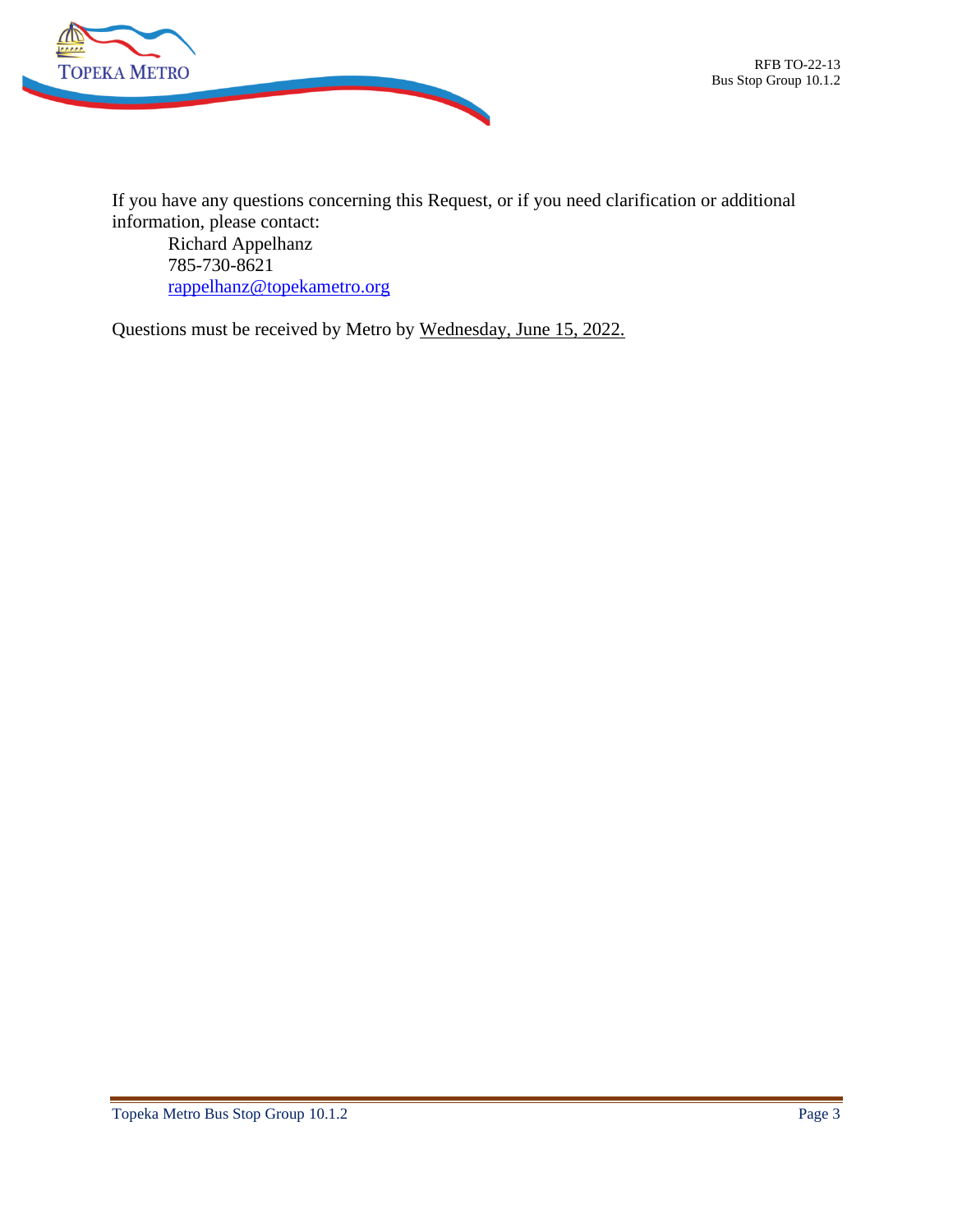

### The preceding specifications and the following clauses and certifications will be part of the contract.

### 1.0 ACCESS TO RECORDS

The Contractor agrees to provide Metro, the FTA Administrator, the Comptroller General of the United States or any of their authorized representatives access to any books, documents, papers and records of the Contractor which are directly pertinent to this contract for the purposes of making audits, examinations, excerpts and transcriptions. Contractor also agrees, pursuant to 49 CFR 633.15 to provide the FTA Administrator or his authorized representatives including any PMO Contractor access to Contractor's records and construction sites pertaining to a major capital project, defined at 49 USC 5302 and 49 CFR 633.5, which is receiving federal financial assistance through the programs described at 49 USC 5307, 5309 or 5311. The Contractor agrees to permit any of the foregoing parties to reproduce by any means whatsoever or to copy excerpts and transcriptions as reasonably needed. The Contractor agrees to maintain all books, records, accounts and reports required under this contract for a period of not less than three years after the date of termination or expiration of this contract, except in the event of litigation or settlement of claims arising from the performance of this contract, in which case Contractor agrees to maintain same until Metro, the FTA Administrator, the Comptroller General, or any of their duly authorized representatives, have disposed of all such litigation, appeals, claims or exceptions related thereto. Reference 2 CFR 200.333 and 2 CFR 200.336. FTA does not require the inclusion of these requirements in subcontracts.

#### 2.0 ADA ACCESS

In accordance with section 102 of the Americans with Disabilities Act, as amended, 42 USC 12112, Contractor agrees that it will comply with the requirements of the US Equal Employment Opportunity Commission, "Regulations to Implement the Equal Employment Provisions of the Americans with Disabilities Act," 29 CFR Part 1630, pertaining to employment of persons with disabilities. In addition, Contractor agrees to comply with any implementing requirements FTA may issue.

### 3.0 ASSIGNMENT AND DELEGATION

Contractor shall neither delegate any duties or obligations under this contract, nor assign, transfer, convey, sublet, subcontract or otherwise dispose of the contract or its right, duty, title or interest in or to the same, or any part thereof, without previous written consent of Metro.

#### 4.0 CIVIL RIGHTS

- 4.1 Nondiscrimination In accordance with Title VI of the Civil Rights Act, as amended, 42 USC 2000d, Section 303 of the Age Discrimination Act of 1975, as amended, 42 USC 6102, Section 202 of the Americans with Disabilities Act of 1990, 42 USC 12132, and Federal transit law at 49 USC 5332, the contractor agrees that it will not discriminate against any employee or applicant for employment because of race, color, creed, national origin, sex, age, or disability. In addition, the contractor agrees to comply with applicable Federal implementing regulations and other implementing requirements FTA may issue. 4.2 Equal Employment Opportunity – The following equal employment opportunity requirements apply to the underlying contract:
	- 4.2.1 Race, Color, Creed, National Origin, Sex In accordance with Title VII of the Civil Rights Act, as amended, 42 USC 2000e, and Federal transit law at 49 USC 5332, the contractor agrees to comply with all applicable equal employment opportunity requirements of US Department of Labor (USDOL) regulations, "Office of Federal Contract Compliance Programs, Equal Employment Opportunity, Department of Labor," 41 CFR Parts 60 et seq., and with any applicable Federal statutes, executive orders, regulations, and Federal policies that may in the future affect activities undertaken in the course of the project. The contractor agrees to take affirmative action to ensure that applicants are employed, and that employees are treated during employment, without regard to their race, color, creed, national origin, sex, or age. Such action shall include, but not be limited to, the following: employment, upgrading, demotion or transfer, recruitment or recruitment advertising, layoff or termination; rates of pay or other forms of compensation; and selection for training, including apprenticeship. In addition, the contractor agrees to comply with any implementing requirements FTA may issue.
		- 4.2.2 Age In accordance with Section 4 of the Age Discrimination in Employment Act of 1967, as amended, 29 USC 623 and Federal transit law at 49 USC 5332, the Contractor agrees to refrain from discrimination against present and prospective employees for reason of age. In addition, the Contractor agrees to comply with any implementing requirements FTA may issue.
		- 4.2.3 Disabilities In accordance with Section 102 of the Americans with Disabilities Act, as amended, 42 USC 12112, the Contractor agrees that it will comply with the requirements of the US Equal Employment Opportunity Commission, "Regulations to Implement the Equal Employment Provisions of the Americans with Disabilities Act," 29 CFR Part 1630, pertaining to employment of persons with disabilities. In addition, the contractor agrees to comply with any implementing requirements FTA may issue.
- 4.3 The contractor also agrees to include these requirements in each subcontract financed in whole or in part with Federal assistance provided by FTA, modified only if necessary to identify the affected parties.
- 4.4 If the contract involves federal funds, the provisions of this subsection do not apply. If the contract does not involve federal funds, and if contractor's contracts with Topeka Metro for the current fiscal year cumulatively total more than \$5,000 and the contractor has four or more employees during the term of this contract, the contractor also agrees to observe the provisions of the Kansas Act Against Discrimination and the Kansas Age Discrimination in Employment Act and shall not discriminate against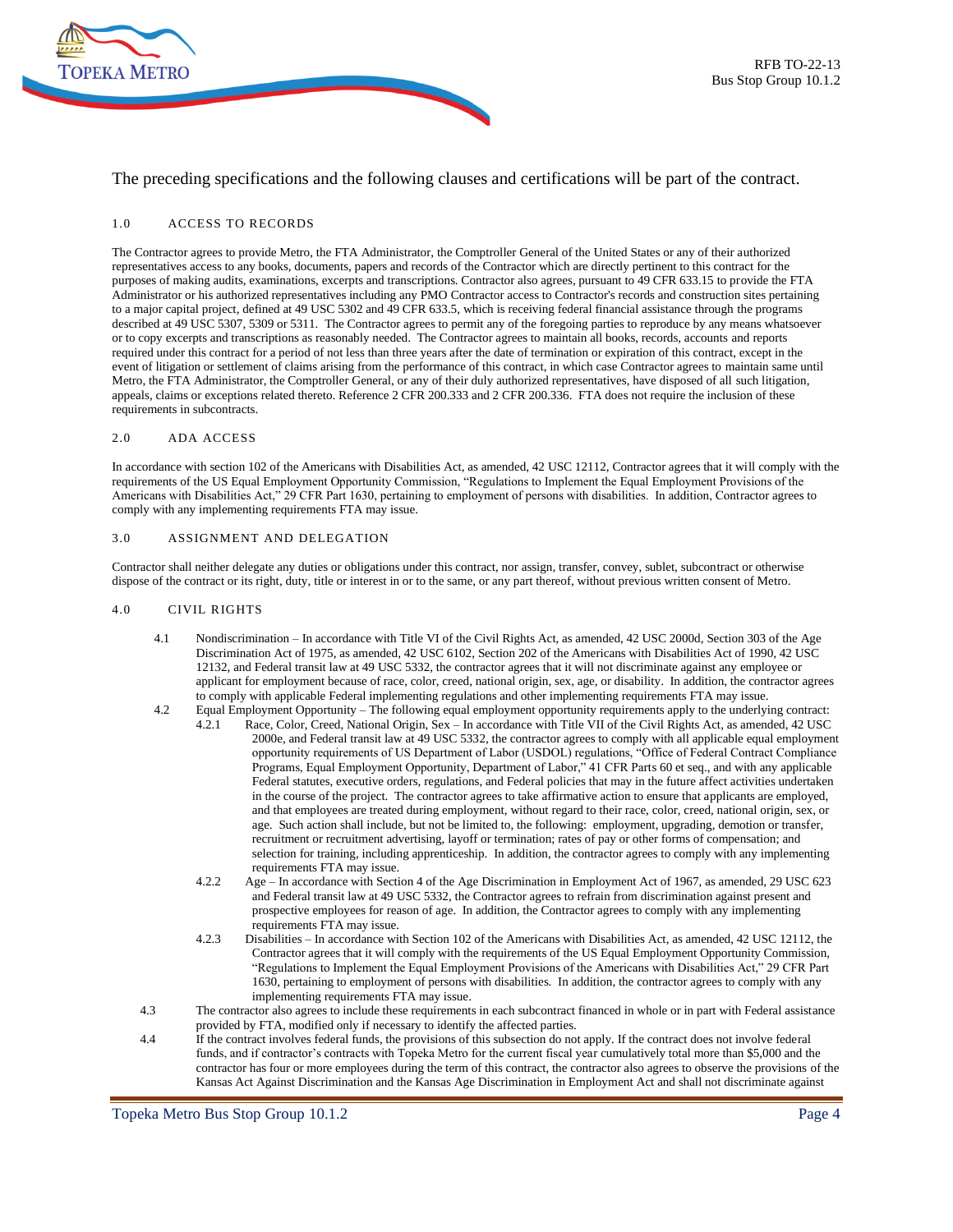

any person in the performance of work under this contract because of race, religion, color, sex, disability, national origin or ancestry. In all solicitations or advertisements for employees, the contractor shall include the phrase, "equal opportunity employer," or a similar phrase to be approved by Topeka Metro. If the contractor fails to comply with the reporting or other requirements of the Kansas Human Rights Commission under K.S.A. 44-1031 or K.S.A. 44-1116, and amendments thereto, the contractor shall be deemed to have breached this contract and it may be canceled, terminated or suspended, in whole or in part, by Topeka Metro. If contractor is found guilty of a violation of the Kansas Act Against Discrimination or the Kansas Age Discrimination in Employment Act under a decision or order of the Kansas Human Rights Commission which has become final, the contractor shall be deemed to have breached the present contract and it may be canceled, terminated or suspended, in whole or in part, by Topeka Metro. Contractor agrees to include the binding provisions of this subsection in every subcontract or purchase order so that such provisions will be binding upon such subcontractor or vendor.

#### 5.0 COMPLIANCE WITH LOCAL, STATE AND FEDERAL LAWS

Contractor shall at all times be solely responsible for complying with all applicable local, state and federal laws, ordinances and regulations in connection with the performance of this contract.

#### 6.0 CONFIDENTIALITY

Between the date and time that proposals are due, until award of the contract by Metro, no information will be released which may have an adverse impact upon the negotiations or selection process. No information will be shared about the distinguishing characteristics or deficient characteristics of any proposal. All documents received by Metro are subject to the Kansas Open Records Act, KSA 45-215, et seq., and the Freedom of Information Act, 5 USC 552.

#### 7.0 CONFLICT OF INTEREST

No director or employee of Topeka Metropolitan Transit Authority, during his/her tenure or within one year thereafter, shall have any interest, direct or indirect, in this contract or the proceeds thereof.

#### 8.0 CONTRACT CHANGES

Any proposed change to this contract shall be submitted to Metro in writing for approval. No change in this contract shall be made unless Metro gives prior written approval. Contractor shall be liable for all costs, damages and/or liabilities, and for proper corrections, resulting from any specification change not properly approved in writing by Metro. Changes that have not been approved by Metro shall place Contractor in default of the contract.

### 9.0 CONTRACT WORK HOURS & SAFETY STANDARDS

- 9.1 Overtime Requirements No contractor or subcontractor contracting for any part of the contract work which may require or involve the employment of laborers or mechanics shall require or permit any such laborer or mechanic in any workweek in which he or she is employed on such work to work in excess of forty hours in such workweek, unless such laborer or mechanic receives compensation at a rate not less than one and one-half times the basic rate of pay for all hours worked in excess of forty hours in such workweek.
- 9.2 Violation; Liability for Unpaid Wages; Liquidated Damages In the event of any violation of the clause set forth in paragraph 16.1, the contractor and any subcontractor responsible therefore shall be liable for the unpaid wages. In addition, such contractor and subcontractor shall be liable to the United States for liquidated damages. Such liquidated damages shall be computed with respect to each individual laborer or mechanic, including watchmen and guards, employed in violation of the clause set forth in paragraph 16.1, in the sum of \$10 for each calendar day on which such individual was required or permitted to work in excess of the standard workweek of forty hours without payment of the overtime wages required by the clause set forth in paragraph 16.1.
- 9.3 Withholding for Unpaid Wages and Liquidated Damages Metro shall upon its own action or upon written request of an authorized representative of the Department of Labor withhold or cause to be withheld, from any moneys payable on account of work performed by the contractor or subcontractor under any such contract or any other Federal contract with the same prime contractor, or any other federally-assisted contract subject to the Contract Work Hours and Safety Standards Act, which is held by the same prime contractor, such sums as may be determined to be necessary to satisfy any liabilities of such contractor or subcontractor for unpaid wages and liquidated damages as provided in the clause set forth in paragraph 16.2.
- 9.4 Subcontracts The contractor or subcontractor shall insert in any subcontracts the clauses set forth in paragraphs 16.1 through 16.4 and also a clause requiring the subcontractors to include these clauses in any lower-tier subcontracts. The prime contractor shall be responsible for compliance by any subcontractor or lower-tier subcontractor with the clauses set forth in paragraphs 16.1 through 16.4.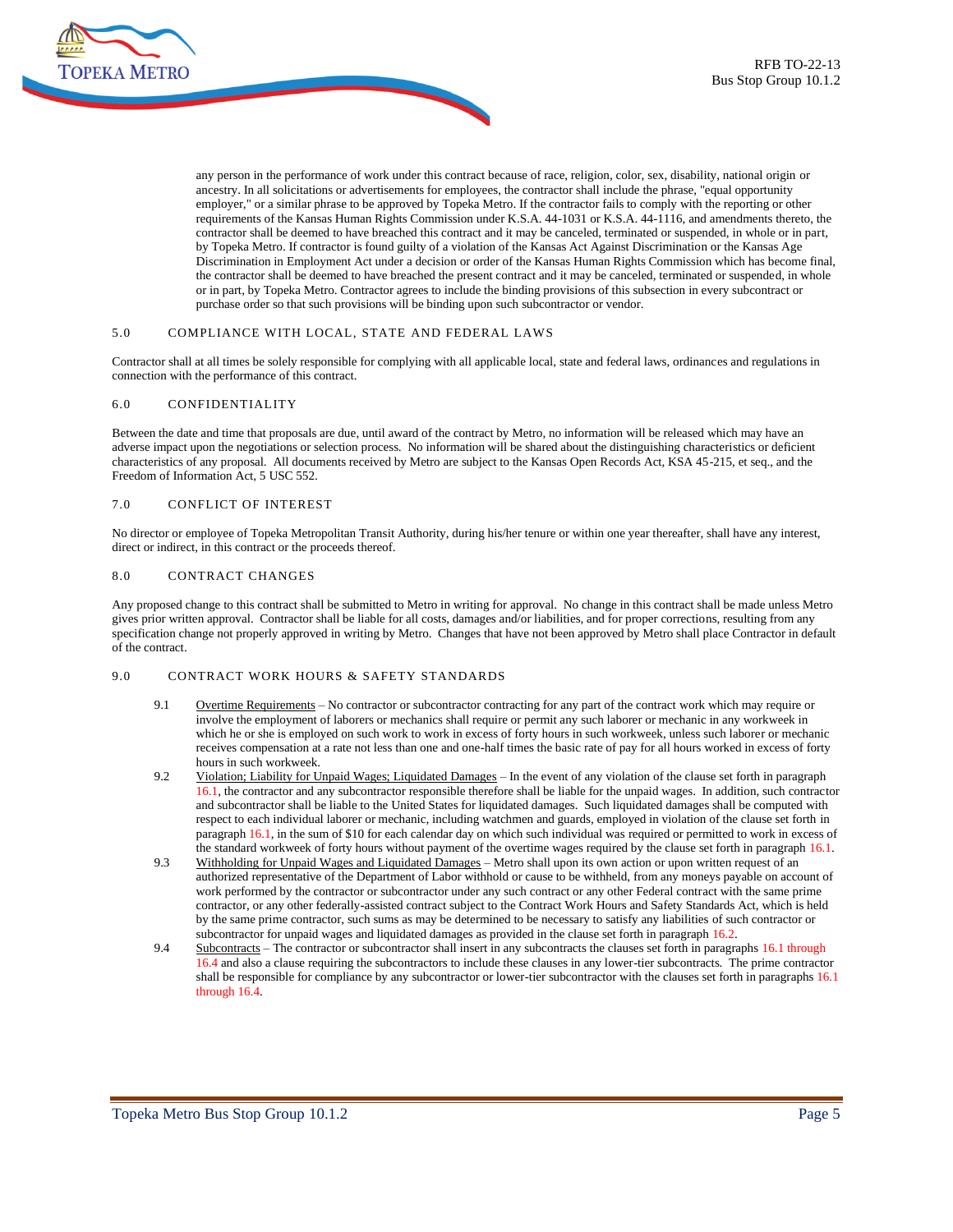

#### 10.0 DAVIS-BACON AND COPELAND ANTI-KICKBACK ACTS

#### 10.1 Minimum Wages

- 10.1.1 All laborers and mechanics employed or working upon the site of the work (or under the U.S. Housing Act of 1937 or under the Housing Act of 1949 in the construction or development of the project), will be paid unconditionally and not less often than once a week, and without subsequent deduction or rebate on any account (except such payroll deductions as are permitted by regulations issued by the Secretary of Labor under the Copeland Act (29CFR part 3)), the full amount of wages and bona fide fringe benefits (or cash equivalents thereof) due at time of payment computed at rates not less than those contained in the wage determination of the Secretary of Labor which is attached hereto and made a part hereof, regardless of any contractual relationship which may be alleged to exist between the contractor and such laborers and mechanics. Contributions made or costs reasonably anticipated for bona fide fringe benefits under section 1(b)(2) of the Davis-Bacon Act on behalf of laborers or mechanics are considered wages paid to such laborers or mechanics, subject to the provisions of paragraph (1.4) of this section; also, regular contributions made or costs incurred for more than a weekly period (but not less often than quarterly) under plans, funds or programs which cover the particular weekly period, are deemed to be constructively made or incurred during such weekly period. Such laborers and mechanics shall be paid the appropriate wage rate and fringe benefits on the wage determination for the classification of work actually performed, without regard to skill, except as provided in 29 CFR Part 5.5(a)(4). Laborers or mechanics performing work in more than one classification may be compensated at the rate specified for each classification for the time actually worked therein: Provided, that the employer's payroll records accurately set forth the time spent in each classification in which work is performed. The wage determination (including any additional classifications and wage rates conformed under paragraph (1.2) of this section) and the Davis-Bacon poster (WH-1321) shall be posted at all times by the contractor and its subcontractors at the site of the work in a prominent and accessible place where it can be easily seen by the workers.
- 10.1.2 (A) The contracting officer shall require that any class of laborers or mechanics, including helpers, which is not listed in the wage determination and which is to be employed under the contract shall be classified in conformance with the wage determination. The contracting officer shall approve an additional classification and wage rate and fringe benefits therefore only when the following criteria have been met:
	- (1) Except with respect to helpers as defined at 29 CFR 5.2(n)(4), the work to be performed by the classification requested is not performed by a classification in the wage determination; and
	- (2) The classification is utilized in the area by the construction industry; and
	- (3) The proposed wage rate, including any bona fide fringe benefits, bears a reasonable relationship to the wage rates contained in the wage determination; and

(4) With respect to helpers as defined in 29 CFR 5.2(n)(4), such a classification prevails in the area in which the work is performed.

(B) If the contractor and the laborers and mechanics to be employed in the classification (if known), or their representatives, and the contracting officer agree on the classification and wage rate (including the amount designated for fringe benefits where appropriate), a report of the action taken shall be sent by the contracting officer to:

Administrator

Wage and Hour Division

Employment Standards Administration

- US Department of Labor
- Washington, DC 20210

The Administrator, or an authorized representative, will approve, modify, or disapprove every additional classification action within 30 days of receipt and so advise the contracting officer or will notify the contracting officer within the 30 day period that additional time is necessary.

(C) In the event the contractor, the laborers or mechanics to be employed in the classification or their representatives, and the contracting officer do not agree on the proposed classification and wage rate (including the amount designated for fringe benefits, where appropriate), the contracting officer shall refer the questions, including the views of all interested parties and the recommendation of the contracting officer, to the Administrator for determination. The Administrator, or an authorized representative, will issue a determination within 30 days of receipt and so advise the contracting officer or will notify the contracting officer within the 30-day period that additional time is necessary.

(D) The wage rate (including fringe benefits where appropriate) determined pursuant to this section, shall be paid to all workers performing work in the classification under this contract from the first day on which work is performed in the classification.

- 10.1.3 Whenever the minimum wage rate prescribed in the contract for a class of laborers or mechanics includes a fringe benefit which is not expressed as an hourly rate, the contractor shall either pay the benefit as stated in the wage determination or shall pay another bona fide fringe benefit or an hourly cash equivalent thereof.
- 10.1.4 If the contractor does not make payments to a trustee or other third person, the contractor may consider as part of the wages of any laborer or mechanic the amount of any costs reasonably anticipated in providing bona fide fringe benefits under a plan or program, provided that the Secretary of Labor has found, upon the written request of the contractor, that the applicable standards of the Davis-Bacon Act have been met. The Secretary of Labor may require the contractor to set aside in a separate account assets for the meeting of obligations under the plan or program.
- 10.1.5 (A) The contracting officer shall require that any class of laborers or mechanics which is not listed in the wage determination and which is to be employed under the contract shall be classified in conformance with the wage

Topeka Metro Bus Stop Group 10.1.2 Page 6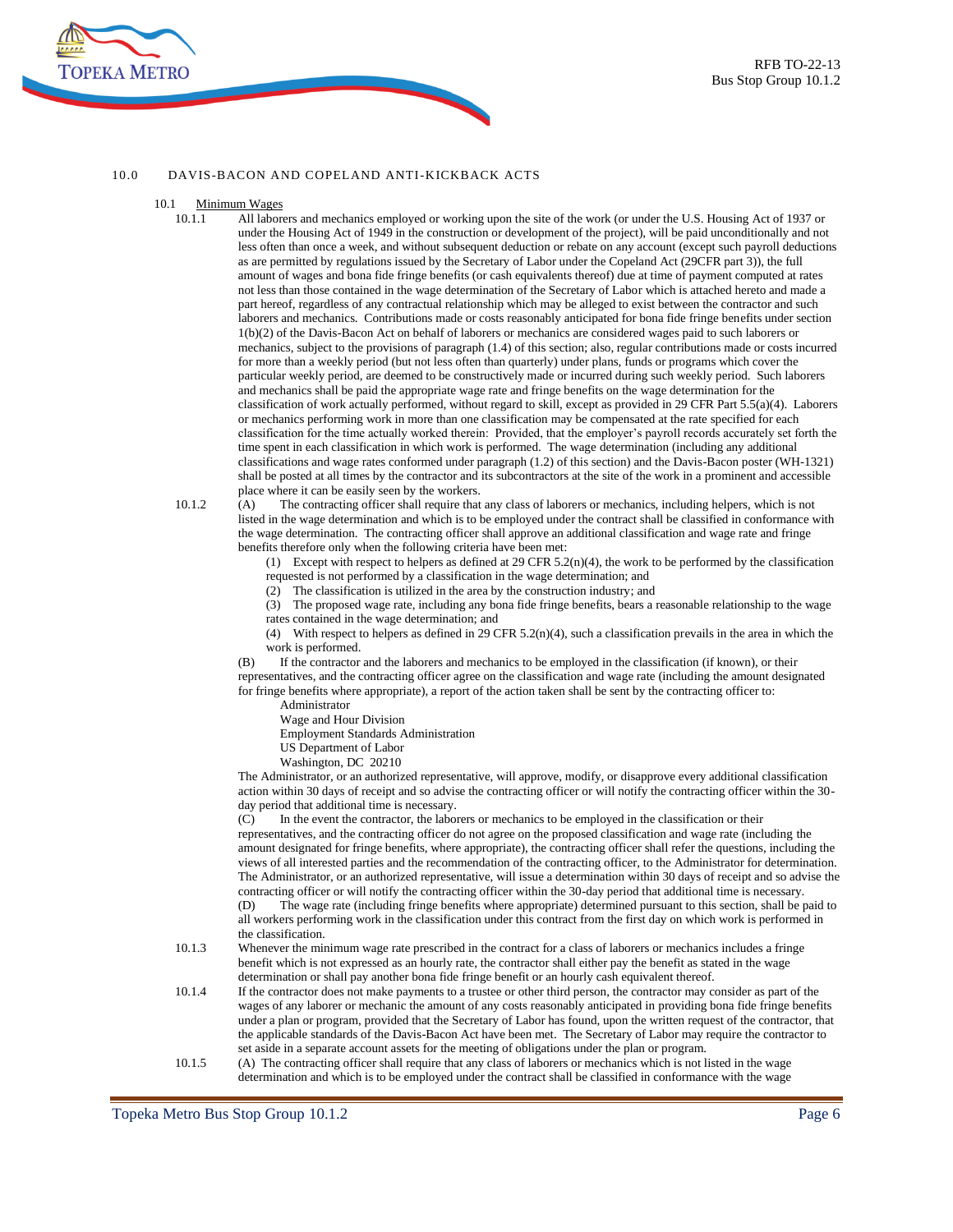

determination. The contracting officer shall approve an additional classification and wage rate and fringe benefits therefore only when the following criteria have been met:

(1) The work to be performed by the classification requested is not performed by a classification in the wage determination; and

(2) The classification is utilized in the area by the construction industry; and

(3) The proposed wage rate, including any bona fide fringe benefits, bears a reasonable relationship to the wage rates contained in the wage determination.

(B) If the contractor and the laborers and mechanics to be employed in the classification (if known), or their representatives, and the contracting officer agree on the classification and wage rate (including the amount designated for fringe benefits were appropriate), a report of the action taken shall be sent by the contracting officer to:

Administrator

Wage and Hour Division

Employment Standards Administration

US Department of Labor

Washington, DC 20210

The Administrator, or an authorized representative, will approve, modify, or disapprove every additional classification action within 30 days of receipt and so advise the contracting officer or will notify the contracting officer within the 30 day period that additional time is necessary.

(C) In the event the contractor, the laborers or mechanics to be employed in the classification or their representatives, and the contracting officer do not agree on the proposed classification and wage rate (including the amount designated for fringe benefits, where appropriate), the contracting officer shall refer the questions, including the views of all interested parties and the recommendation of the contracting officer, to the Administrator for determination. The Administrator, or an authorized representative, will issue a determination within 30 days of receipt and so advise the contracting officer or will notify the contracting officer within the 30-day period that additional time is necessary.

(D) The wage rate (including fringe benefits where appropriate) determined pursuant to this section, shall be paid to all workers performing work in the classification under this contract from the first day on which work is performed in the classification.

- 10.2 Withholding Metro shall, upon its own action or upon written request of an authorized representative of the Department of Labor, withhold or cause to be withheld from the contractor under this contract or any other Federal contract with the same prime contractor, or any other federally-assisted contract subject to Davis-Bacon prevailing wage requirements, which is held by the same prime contractor, so much of the accrued payments or advances as may be considered necessary to pay laborers and mechanics, including apprentices, trainees, and helpers, employed by the contractor or any subcontractor the full amount of wages required by the contract. In the event of failure to pay any laborer or mechanic, including any apprentice, trainee, or helper, employed or working on the site of the work (or under the US Housing Act of 1937 or under the Housing Act of 1949 in the construction or development of the project), all or part of the wages required by the contract, Metro may, after written notice to the contractor, sponsor, applicant, or owner, take such action as may be necessary to cause the suspension of any further payment, advance, or guarantee of funds until such violations have ceased.
- 10.3 Payrolls and Basic Records<br>10.3.1 Payrolls and basic
	- Payrolls and basic records relating thereto shall be maintained by the contractor during the course of the work and preserved for a period of three years thereafter for all laborers and mechanics working at the site of the work (or under the US Housing Act of 1937, or under the Housing Act of 1949, in the construction or development of the project). Such records shall contain the name, address, and social security number of each such worker, his or her correct classification, hourly rates of wages paid (including rates of contributions or costs anticipated for bona fide fringe benefits or cash equivalents thereof of the types described in section 1(b)(2)(B) of the Davis-Bacon Act), daily and weekly number of hours worked, deductions made and actual wages paid. Whenever the Secretary of Labor has found under 29 CFR 5.5(a)(1)(iv) that the wages of any laborer or mechanic include the amount of any costs reasonably anticipated in providing benefits under a plan or program described in section  $1(b)(2)(B)$  of the Davis-Bacon Act, the contractor shall maintain records which show that the commitment to provide such benefits is enforceable, that the plan or program is financially responsible, and that the plan or program has been communicated in writing to the laborers or mechanics affected, and records which show the costs anticipated or the actual cost incurred in providing such benefits. Contractors employing apprentices or trainees under approved programs shall maintain written evidence of the registration of apprenticeship programs and certification of trainee programs, the registration of the apprentices and trainees, and the ratios and wage rates prescribed in the applicable programs.
	- 10.3.2 (A) The contractor shall submit weekly for each week in which any contract work is performed a copy of all payrolls to Metro for transmission to the FTA. The payrolls submitted shall set out accurately and completely all of the information required to be maintained under section  $5.5(a)(3)(i)$  of Regulations, 29 CFR Part 5. This information may be submitted in any form desired. Optional Form WH-347 is available for this purpose and may be purchased from the Superintendent of Documents (Federal Stock Number 029-005-00014-1), US Government Printing Office, Washington, DC 20402. The prime contractor is responsible for the submission of copies of payrolls by all subcontractors. (B) Each payroll submitted shall be accompanied by a "Statement of Compliance," signed by the contractor or subcontractor or his or her agent who pays or supervises the payment of the persons employed under the contract and shall certify the following:

(1) That the payroll for the payroll period contains the information required to be maintained under section 5.5(a)(3)(i) of Regulations, 29 CFR Part 5 and that such information is correct and complete;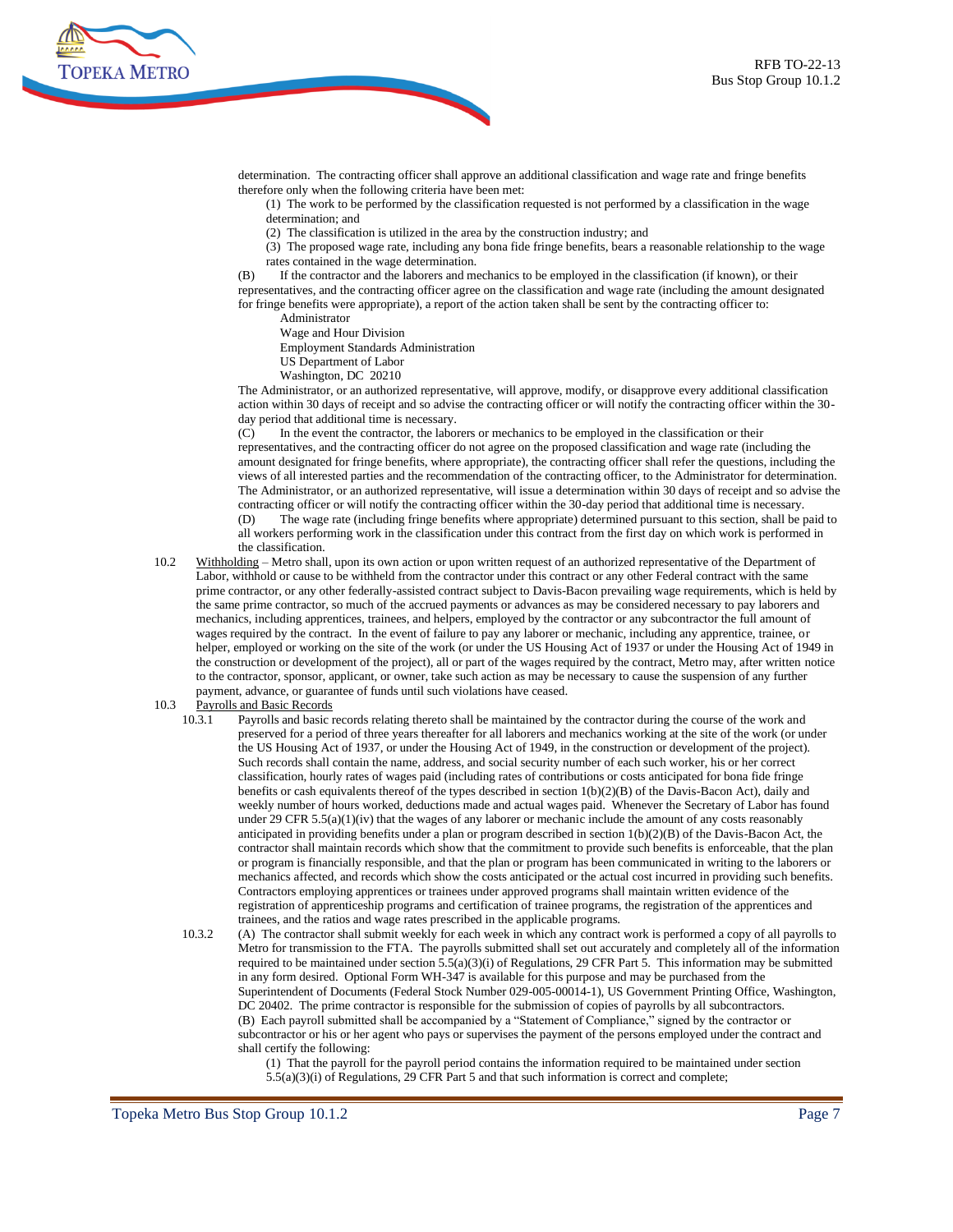

(2) That each laborer or mechanic (including each helper, apprentice, and trainee) employed on the contract during the payroll period has been paid the full weekly wages earned, without rebate, either directly or indirectly, and that no deductions have been made either directly or indirectly from the full wages earned, other than permissible deductions as set forth in Regulations, 29 CFR Part 3; and,

(3) That each laborer or mechanic has been paid not less than the applicable wage rates and fringe benefits or cash equivalents for the classification of work performed, as specified in the applicable wage determination incorporated into the contract.

(C) The weekly submission of a properly executed certification set forth on the reverse side of Optional Form WH-347 shall satisfy the requirement for submission of the "Statement of Compliance" required by this section.

(D) The falsification of any of the above certifications may subject the contractor or subcontractor to civil or criminal prosecution under Section 1001 of Title 18 and Section 231 of Title 31 of the U.S. Code.

10.3.3 The contractor or subcontractor shall make the records required under this section available for inspection, copying, or transcription by authorized representatives of the FTA or the Department of Labor, and shall permit such representatives to interview employees during working hours on the job. If the contractor or subcontractor fails to submit the required records or to make them available, the Federal agency may, after written notice to the contractor, sponsor, applicant, or owner, take such action as may be necessary to cause the suspension of any further payment, advance, or guarantee of funds. Furthermore, failure to submit the required records upon request or to make such records available may be grounds for debarment action pursuant to 29 CFR 5.12.

10.4 Apprentices and Trainees<br>10.4.1 Apprentices – App

10.4.1 Apprentices – Apprentices will be permitted to work at less than the predetermined rate for the work they performed when they are employed pursuant to and individually registered in a bona fide apprenticeship program registered with the US Department of Labor, Employment and Training Administration, Bureau of Apprenticeship and Training, or with a State Apprenticeship Agency recognized by the Bureau, or if a person is employed in his or her first 90 days of probationary employment as an apprentice in such an apprenticeship program, who is not individually registered in the program, but who has been certified by the Bureau of Apprenticeship and Training or a State Apprenticeship Agency (where appropriate) to be eligible for probationary employment as an apprentice. The allowable ratio of apprentices to journeymen on the job site in any craft classification shall not be greater than the ratio permitted to the contractor as to the entire work force under the registered program. Any worker listed on a payroll at an apprentice wage rate, who is not registered or otherwise employed as stated above, shall be paid not less than the applicable wage rate on the wage determination for the classification of work actually performed. In addition, any apprentice performing work on the job site in excess of the ratio permitted under the registered program shall be paid not less than the applicable wage rate on the wage determination for the work actually performed. Where a contractor is performing construction on a project in a locality other than that in which its program is registered, the ratios and wage rates (expressed in percentages of the journeyman's hourly rate) specified in the contractor's or subcontractor's registered program shall be observed. Every apprentice must be paid at not less than the rate specified in the registered program for the apprentice's level of progress, expressed as a percentage of the journeymen hourly rate specified in the applicable wage determination. Apprentices shall be paid fringe benefits in accordance with the provisions of the apprenticeship program. If the apprenticeship program does not specify fringe benefits, apprentices must be paid the full amount of fringe benefits listed on the wage determination for the applicable classification. If the Administrator of the Wage and Hour Division of the US Department of Labor determines that a different practice prevails for the applicable apprentice classification, fringes shall be paid in accordance with that determination. In the event the Bureau of Apprenticeship and Training, or a State Apprenticeship Agency recognized by the Bureau, withdraws approval of an apprenticeship program, the contractor will no longer be permitted to utilize apprentices at less than the applicable predetermined rate for the work performed until an acceptable program is approved.

10.4.2 Trainees – Except as provided in 29 CFR 5.16, trainees will not be permitted to work at less than the predetermined rate for the work performed unless they are employed pursuant to and individually registered in a program which has received prior approval, evidenced by formal certification by the US Department of Labor, Employment and Training Administration. The ratio of trainees to journeymen on the jobsite shall not be greater than permitted under the plan approved by the Employment and Training Administration. Every trainee must be paid at not less than the rate specified in the approved program for the trainee's level of progress, expressed as a percentage of the journeyman hourly rate specified in the applicable wage determination. Trainees shall be paid fringe benefits in accordance with the provisions of the trainee program. If the trainee program does not mention fringe benefits, trainees shall be paid the full amount of fringe benefits listed on the wage determination unless the Administrator of the Wage and Hour Division determines that there is an apprenticeship program associated with the corresponding journeyman wage rate on the wage determination which provides for less than full fringe benefits for apprentices. Any employee listed on the payroll as a trainee rate who is not registered and participating in a training plan approved by the Employment and Training Administration shall be paid not less than the applicable wage rate on the wage determination for the classification of work actually performed. In addition, any trainee performing work on the jobsite in excess of the ratio permitted under the registered program shall be paid not less than the applicable wage rate on the wage determination for the work actually performed. In the event the Employment and Training Administration withdraws approval of a training program, the contractor will no longer be permitted to utilize trainees at less than the applicable predetermined rate for the work performed until an acceptable program is approved.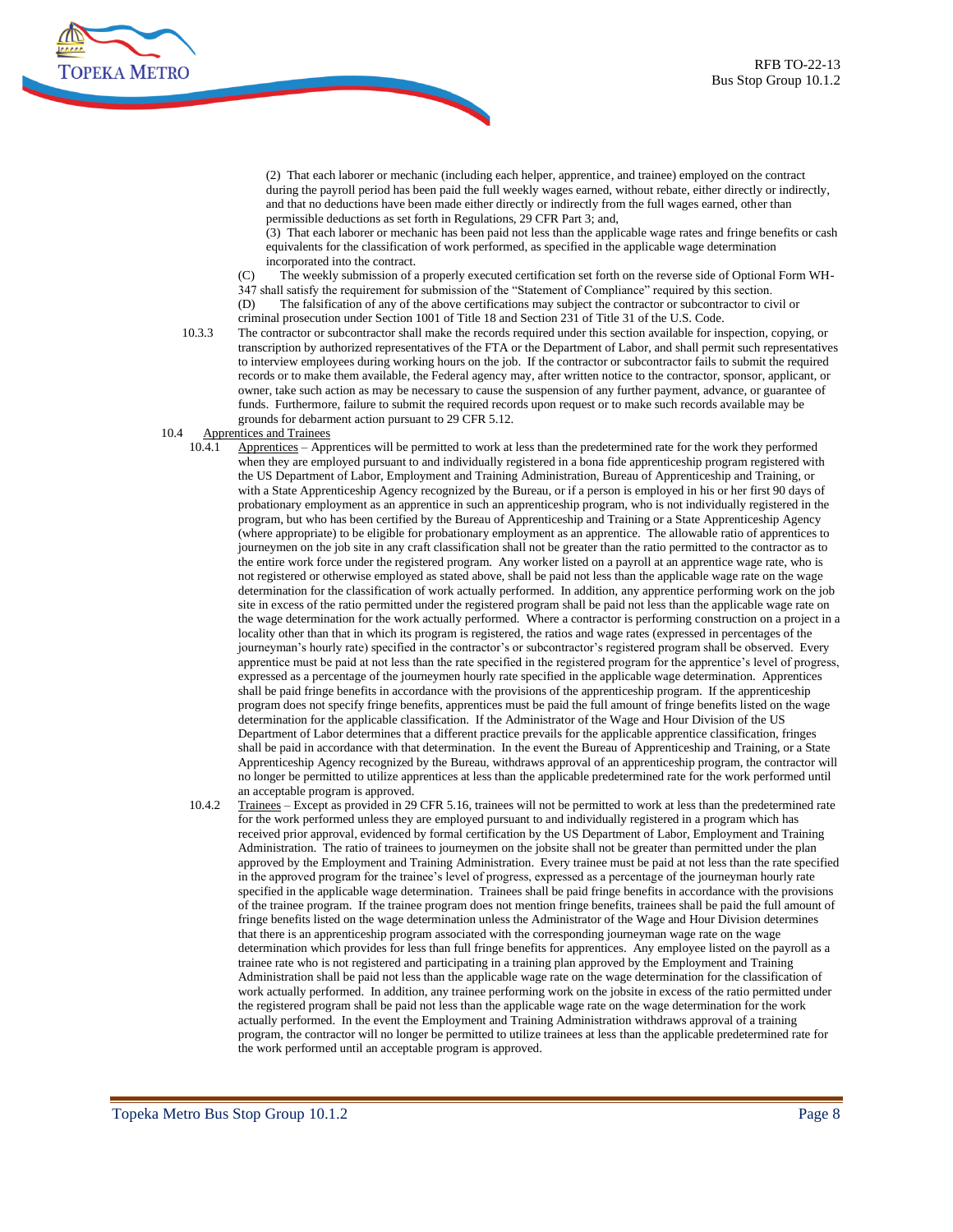

- 10.4.3 Equal Employment Opportunity The utilization of apprentices, trainees and journeymen under this part shall be in conformity with the equal employment opportunity requirements of Executive Order 11246, as amended, and 29 CFR Part 30
- 10.5 Compliance with Copeland Act Requirements The contractor shall comply with the requirements of 29 CFR Part 3, which are incorporated by reference in this contract.
- 10.6 Subcontracts The contractor or subcontractor shall insert in any subcontracts the clauses contained in 29 CFR 5.5(a)(1) through (10) and such other clauses as the FTA may by appropriate instructions require, and also a clause requiring the subcontractors to include these clauses in any lower-tier subcontracts. The prime contractor shall be responsible for the compliance by any subcontractor or lower-tier subcontractor with all the contract clauses in 29 CFR 5.5.
- 10.7 Contract Termination; Debarment A breach of the contract clauses in 29 CFR 5.5 may be grounds for termination of the contract, and for debarment as a contractor and a subcontractor as provided in 29 CFR 5.12.
- 10.8 Compliance with Davis-Bacon and Related Act Requirements All rulings and interpretations of the Davis-Bacon and Related Acts contained in 29 CFR Parts 1, 3, and 5 are herein incorporated by reference in this contract.
- 10.9 Disputes Concerning Labor Standards Disputes arising out of the labor standards provisions of this contract shall not be subject to the general disputes clause of this contract. Such disputes shall be resolved in accordance with the procedures of the Department of Labor set forth in 29 CFR Parts 5, 6, and 7. Disputes within the meaning of this clause include disputes between the contractor (or any of its subcontractors) and Metro, the US Department of Labor, or the employees or their representatives. 10.10 Certification of Eligibility
	- 10.10.1 By entering into this contract, the contractor certifies that neither it (nor he or she) nor any person or firm who has an interest in the contractor's firm is a person or firm ineligible to be awarded Government contracts by virtue of section 3(a) of the Davis-Bacon Act of 29 CFR 5.12(a)(1).
	- 10.10.2 No part of this contract shall be subcontracted to any person or firm ineligible for award of a Government contract by virtue of section 3(a) of the Davis-Bacon Act of 29 CFR 5.12(a)(1).
	- 10.10.3 The penalty for making false statements is prescribed in the US Criminal Code, 18 USC 1001.

### 11.0 DISADVANTAGED BUSINESS ENTERPRISE (DBE)

- 11.1 This contract is subject to the requirements of 49 CFR Part 26, *Participation by Disadvantaged Business Enterprises in Department of Transportation Financial Assistance Programs*. The national goal for participation of Disadvantaged Business Enterprises (DBE) is 10%. Metro's overall 2019-2021 goal for DBE participation is 2.00%; the race neutral goal is 1.12%, and the race conscious goal is 0.88%. There is no contract goal for this procurement.
- 11.2 The contractor shall not discriminate on the basis of race, color, national origin, or sex in the performance of this contract. The contractor shall carry out applicable requirements of 49 CFR Part 26 in the award and administration of this DOT-assisted contract. Failure by the contractor to carry out these requirements is a material breach of this contract, which may result in the termination of this contract or such other remedy as Metro deems appropriate. Each subcontract the contractor signs with a subcontractor must include the assurance in this paragraph (see 49 CFR 26.13(b)).
- 11.3 The contractor is required to pay its subcontractors performing work related to this contract for satisfactory performance of that work no later than 30 days after the contractor's receipt of payment for that work from Metro.
- 11.4 The contractor may not hold retainage from its subcontractors.
- 11.5 The contractor must promptly notify Metro, whenever a DBE subcontractor performing work related to this contract is terminated or fails to complete its work, and must make good faith efforts to engage another DBE subcontractor to perform at least the same amount of work. The contractor may not terminate any DBE subcontractor and perform that work through its own forces or those of an affiliate without prior written consent of Metro.

#### 12.0 ENERGY CONSERVATION

The contractor agrees to comply with mandatory standards and policies relating to energy efficiency which are contained in the state energy conservation plan issued in compliance with the Energy Policy and Conservation Act.

#### 13.0 EQUAL EMPLOYMENT OPPORTUNITY – USDOL

During the performance of this contract: (1) The contractor will not discriminate against any employee or applicant for employment because of race, color, religion, gender or national origin. The contractor will take affirmative action to ensure that applicants are employed, and that employees are treated during employment, without regard to their race, color, religion, gender or national origin. Such action shall include, but not be limited to the following: employment, upgrading, demotion, or transfer; recruitment or recruitment advertising; layoff or termination; rates of pay or other forms of compensation; and selection for training, including apprenticeship. The contractor agrees to post in conspicuous places, available to employees and applicants for employment, notices to be provided setting forth the provisions of this nondiscrimination clause. (2) The contractor will, in all solicitations or advertisements for employees placed by or on behalf of the contractor, state that all qualified applicants will receive considerations for employment without regard to race, color, religion, gender or national origin. (3) The contractor will send to each labor union or representative of workers with which it has a collective bargaining agreement or other contract or understanding, a notice to be provided advising the said labor union or workers' representatives of the contractor's commitments under this section, and shall post copies of the notice in conspicuous places available to employees and applicants for employment. (4) The contractor will comply with all provisions of Executive Order 11246 of September 24, 1965, and of the rules, regulations, and relevant orders of the Secretary of Labor. (5) The contractor will furnish all information and reports required by Executive Order 11246 of September 24, 1965, and by rules, regulations, and orders of the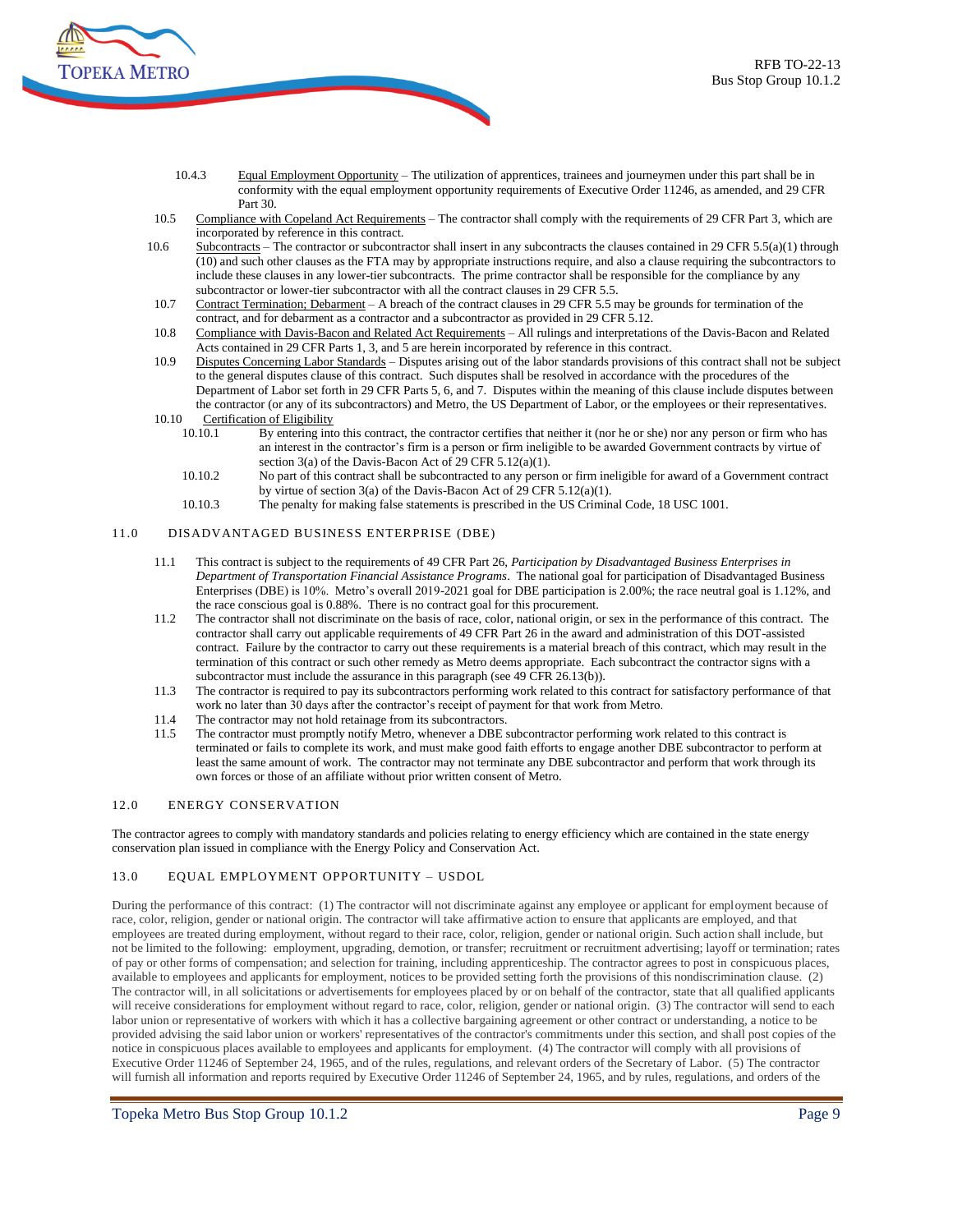

Secretary of Labor, or pursuant thereto, and will permit access to his books, records, and accounts by the administering agency and the Secretary of Labor for purposes of investigation to ascertain compliance with such rules, regulations, and orders. (6) In the event of the contractor's noncompliance with the nondiscrimination clauses of this contract or with any of the said rules, regulations, or orders, this contract may be canceled, terminated, or suspended in whole or in part and the contractor may be declared ineligible for further Government contracts or federally assisted construction contracts in accordance with procedures authorized in Executive Order 11246 of September 24, 1965, and such other sanctions may be imposed and remedies invoked as provided in Executive Order 11246 of September 24, 1965, or by rule, regulation, or order of the Secretary of Labor, or as otherwise provided by law. (7) The contractor will include this clause in every subcontract or purchase order unless exempted by rules, regulations, or orders of the Secretary of Labor issued pursuant to section 204 of Executive Order 11246 of September 24, 1965, so that such provisions will be binding upon each subcontractor or vendor. The contractor will take such action with respect to any subcontract or purchase order as the administering agency may direct as a means of enforcing such provisions, including sanctions for noncompliance: *Provided, however,* That in the event a contractor becomes involved in, or is threatened with, litigation with a subcontractor or vendor as a result of such direction by the administering agency, the contractor may request the United States to enter into such litigation to protect the interests of the United States. The applicant further agrees that it will be bound by the above equal opportunity clause with respect to its own employment practices when it participates in federally assisted construction work: *Provided,* That if the applicant so participating is a State or local government, the above equal opportunity clause is not applicable to any agency, instrumentality or subdivision of such government which does not participate in work on or under the contract. The applicant agrees that it will assist and cooperate actively with the administering agency and the Secretary of Labor in obtaining the compliance of contractors and subcontractors with the equal opportunity clause and the rules, regulations, and relevant orders of the Secretary of Labor, that it will furnish the administering agency and the Secretary of Labor such information as they may require for the supervision of such compliance, and that it will otherwise assist the administering agency in the discharge of the agency's primary responsibility for securing compliance. The applicant further agrees that it will refrain from entering into any contract or contract modification subject to Executive Order 11246 of September 24, 1965, with a contractor debarred from, or who has not demonstrated eligibility for, Government contracts and federally assisted construction contracts pursuant to the Executive Order, and will carry out such sanctions and penalties for violation of the equal opportunity clause as may be imposed upon contractors and subcontractors by the administering agency or the Secretary of Labor pursuant to Part II, Subpart D of the Executive Order. In addition, the applicant agrees that if it fails or refuses to comply with these undertakings, the administering agency may take any or all of the following actions: Cancel, terminate, or suspend in whole or in part contract; refrain from extending any further assistance to the applicant under the program with respect to which the failure or refund occurred until satisfactory assurance of future compliance has been received from such applicant; and refer the case to the Department of Justice for appropriate legal proceedings.

### 14.0 EXCLUSIONARY OR DISCRIMINATORY SPECIFICATIONS

Metro will comply with the requirements of 49 USC 5323(h)(2) by refraining from using any Federal assistance awarded by FTA to support procurements using exclusionary or discriminatory specifications.

### 15.0 FEDERAL CHANGES

The contractor shall at all times comply with all applicable FTA regulations, policies, procedures and directives, including without limitation those listed directly or by reference in the Master Agreement between Metro and FTA, as they may be amended or promulgated from time to time during the term of this contract. Contractor's failure to so comply shall constitute a material breach of this contract.

#### 16.0 INCORPORATION OF FTA TERMS

These contract provisions include, in part, certain Standard Terms and Conditions required by USDOT, whether or not expressly set forth in the included contract provisions. All contractual provisions required by USDOT, as set forth in the current version of FTA Circular C 4220.1, are hereby incorporated by reference. Anything to the contrary herein notwithstanding, all FTA mandated terms shall be deemed to control in the event of a conflict with other provisions contained in this Agreement. The contractor shall not perform any act, fail to perform any act, or refuse to comply with any Metro requests which would cause Metro to be in violation of the FTA terms and conditions.

### 17.0 INDEMNIFICATION

Contractor shall be responsible for and indemnify, defend and hold harmless Metro, its directors and employees from all demands, claims, suits and settlements for loss of or damages to property, or personal injuries, including death to persons, and from all judgments recovered, and from all expenses incurred in defending or settling said claims or suits, or enforcing this provision, including court costs and attorney fees and other expenses arising out of the errors, omissions or negligent acts of the Contractor, its employees, or agents in connection with the goods and/or services provided under this contract.

#### 18.0 INSURANCE

Contractor shall maintain for the duration of the contract such insurance as will protect it and Metro from all claims, including Workers' Compensation, and will hold Metro harmless from, and indemnify Metro for, all claims and damages which may arise out of or result from the Contractor's operations under this contract, whether such operations are by Contractor, by a subcontractor, by anyone directly or indirectly employed by them, or by anyone for whose acts any of them may be liable. Contractor will submit certificates or other proof of insurance to Metro, naming Metro as an additional insured, upon notification of contract award.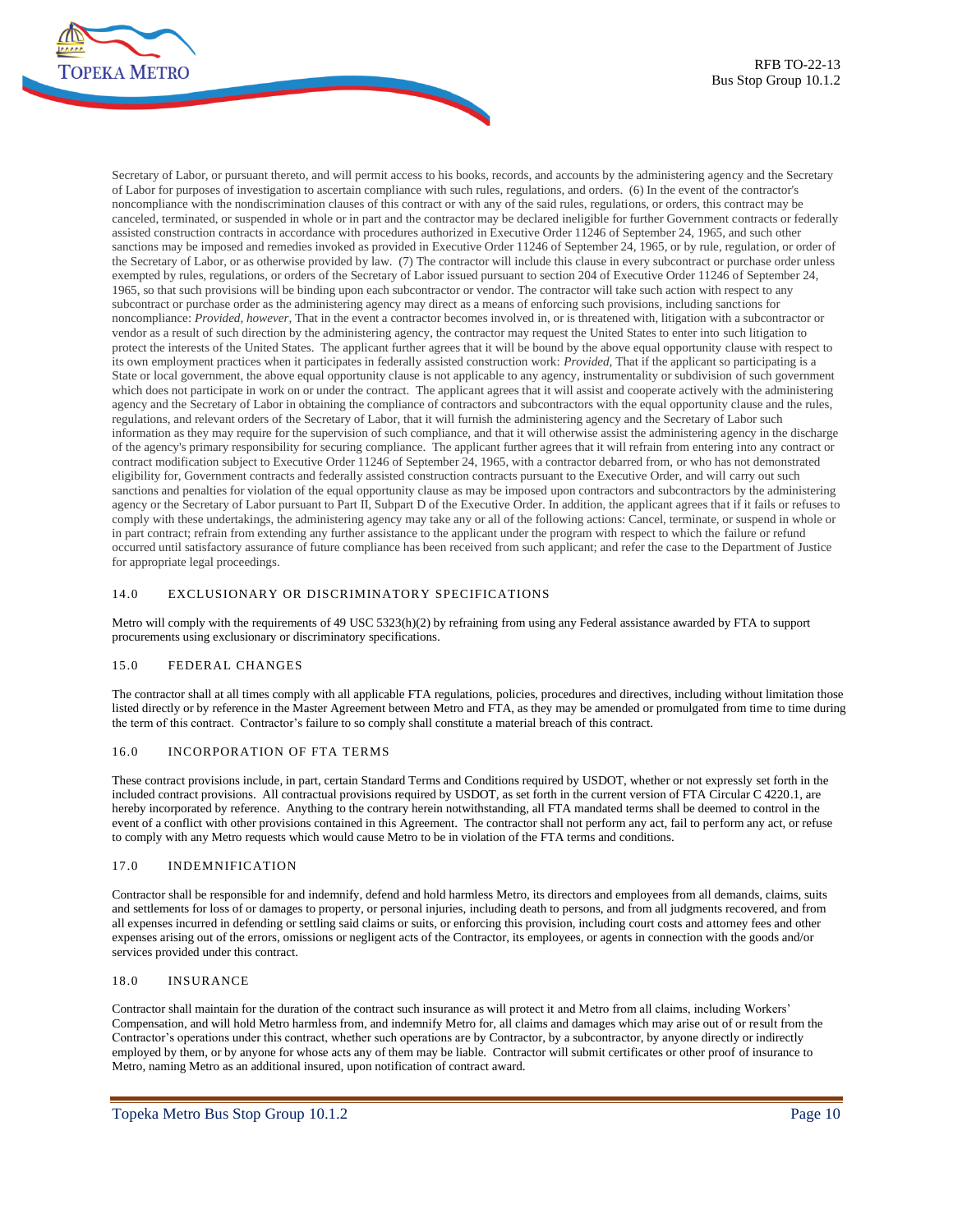

#### 19.0 INTEREST OF CONGRESS

No member of or delegate to the Congress of the United States of America shall be admitted to any share or part of this contract or to any benefit arising therefrom.

### 20.0 LEGAL MATTER NOTIFICATION

Contractor agrees to notify Metro if a current or prospective legal matter emerges while this contract is in effect that may affect the Federal Government. Contractor also agrees to include this requirement in all subcontracts issued pursuant to this contract.

#### 21.0 LOBBYING

Contractors who apply or bid for an award of \$100,000 or more shall file the certification required by 49 CFR 20.110, "New Restrictions on Lobbying." Each tier certifies to the tier above that it will not and has not used Federal appropriated funds to pay any person or organization for influencing or attempting to influence an officer or employee of any agency, a member of Congress, officer or employee of Congress, or an employee of a Member of Congress in connection with obtaining any Federal contract, grant or any other award covered by 31 USC 1352. Each tier shall also disclose the name of any registrant under the Lobbying Disclosure Act of 1995 who has made lobbying contacts on its behalf with non-Federal funds with respect to that Federal contract, grant or award covered by 31 USC 1352. Such disclosures are forwarded from tier to tier, up to Metro.

### 22.0 NO FEDERAL GOVERNMENT OBLIGATION TO THIRD PARTIES

Metro and the contractor acknowledge and agree that, notwithstanding any concurrence by the Federal Government in or approval of the solicitation or award of this contract, absent the express written consent by the Federal Government, the Federal Government is not a party to this contract and shall not be subject to any obligations or liabilities to Metro, the contractor, or any other party (whether or not a party to this contract) pertaining to any matter resulting from this contract. The contractor agrees to include the above clause in each subcontract financed in whole or in part with Federal assistance provided by FTA. It is further agreed that this clause shall not be modified, except to identify the subcontractor who will be subject to its provision.

#### 23.0 PATENT INFRINGEMENT

Contractor agrees that it will, at its own expense, defend all suits and all proceedings instituted against Metro, if such suits and proceedings are based on any claim that the materials or equipment provided by Contractor, or any part thereof, or any tool, article or process used in the manufacture thereof, constitutes an infringement of any patent. Metro will give Contractor prompt notice in writing of any suit or proceeding, and will give Contractor all needed information, assistance and authority to enable Contractor, through its legal counsel, to defend the same.

### 24.0 PROGRAM FRAUD AND FALSE OR FRAUDULENT STATEMENTS

- 24.1 The contractor acknowledges that the provisions of the Program Fraud Civil Remedies Act of 1986, as amended, 31 USC 3801, et seq. and US DOT regulations, "Program Fraud Civil Remedies," 49 CFR Part 31, apply to its actions pertaining to this project. Upon execution of this contract, the contractor certifies or affirms the truthfulness and accuracy of any statement it has made, it makes, it may make, or causes to be made, pertaining to this contract or the FTA assisted project for which this contract work is being performed. In addition to other penalties that may be applicable, the contractor further acknowledges that if it makes, or causes to be made, a false, fictitious, or fraudulent claim, statement, submission, or certification, the Federal Government reserves the right to impose the penalties of the Program Fraud Civil Remedies Act of 1986 on the contractor to the extent the Federal Government deems appropriate.
- 24.2 The contractor also acknowledges that if it makes, or causes to be made, a false, fictitious, or fraudulent claim, statement, submission, or certification to the Federal Government under a contract connected with a project that is financed in whole or in part with Federal assistance originally awarded by FTA under the authority of 49 USC 5307, the Government reserves the right to impose the penalties of 18 USC 1001 and 49 USC 5307 on the contractor, to the extent the Federal Government deems appropriate.
- 24.3 The contractor agrees to include the above two clauses in each subcontract financed in whole or in part with Federal assistance provided by FTA. It is further agreed that the clauses shall not be modified, except to identify the subcontractor who will be subject to the provisions.

#### 25.0 RECYCLED PRODUCTS

The contractor agrees to comply with all of the requirements of Section 6002 of the Resource Conservation and Recovery Act (RCRA), as amended (42 USC 6962), including but not limited to the regulatory provisions of 40 CFR Part 247, and Executive Order 12873, as they apply to the procurement of the items designated in Subpart B of 40 CFR Part 247.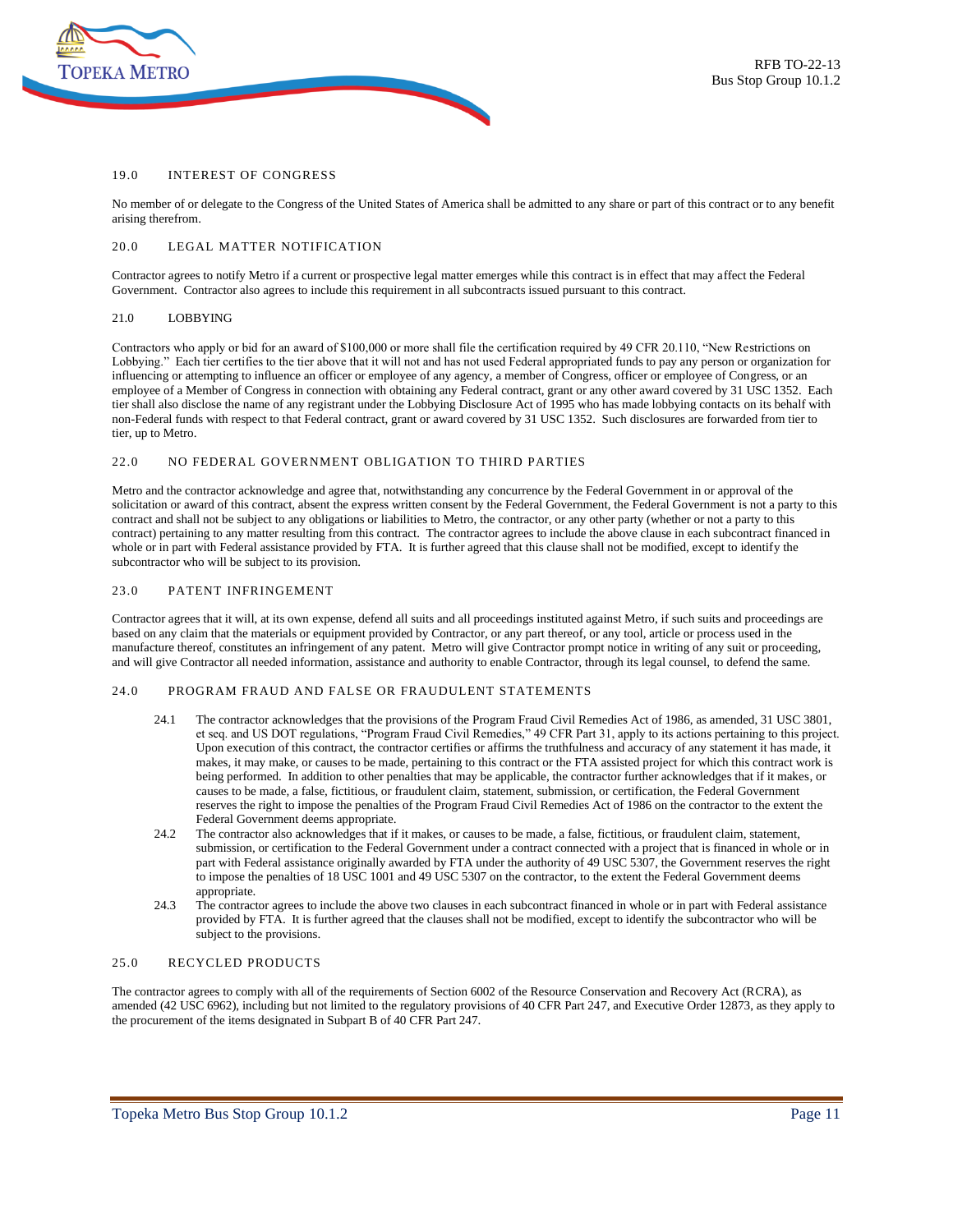

#### 26.0 SEISMIC SAFETY

The contractor agrees that any new building or addition to an existing building will be designed and constructed in accordance with the standards for Seismic Safety required in Department of Transportation Seismic Safety Regulations 49 CFR Part 41 and will certify to compliance to the extent required by the regulation. The contractor also agrees to ensure that all work performed under this contract, including work performed by a subcontractor, is in compliance with the standards required by the Seismic Safety Regulations and the certification of compliance issued on the project.

### 27.0 SUSPENSION AND DEBARMENT

In accordance with 2 CFR Parts 180 and 1200, the contractor is required to verify that none of its principals or affiliates: 1) is included on the federal government's suspended and debarred list; 2) is proposed for debarment, declared ineligible, voluntarily excluded or disqualified; 3) within three years preceding this proposal, has not been convicted of or had a civil judgment rendered against them for (a) commission of fraud or criminal offense pertaining to performing a public transaction, (b) violation of any federal or state antitrust statute, or (c) embezzlement, theft, forgery, bribery, falsification or destruction of records, making false statements or receiving stolen property; 4) is indicted or charged by a governmental entity for any of the charges in 3) above; and 5) has had any public transaction terminated for cause or default within three years preceding this proposal. The contractor is required to include this requirement in any subcontracts related to this contract. By signing and submitting its proposal, the proposer certifies that the certification in this clause is a material representation of fact relied upon by Metro. If it is later determined that the proposer knowingly rendered an erroneous certification, in addition to remedies available to Metro, the Federal Government may pursue available remedies, including but not limited to suspension and/or debarment. The proposer agrees to verify that none of its principals or affiliates is included on the federal government's suspended and debarred list at any time throughout the period of this contract. The proposer further agrees to include a provision requiring the same compliance in its subcontracts related to this contract.

#### 28.0 TERMINATION

Termination for Convenience – Metro may terminate this contract, in whole or in part, at any time by written notice to the contractor when it is in the Metro's best interest. The contractor shall be paid its costs, including contract close-out costs, and profit on work performed up to the time of termination. The contractor shall promptly submit its termination claim to Metro to be paid to the contractor. If the contractor has any property in its possession belonging to Metro, the contractor will account for the same, and dispose of it in the manner Metro directs.

Termination for Default – If the contractor does not deliver supplies in accordance with the contract delivery schedule, or, if the contract is for services, the contractor fails to perform in the manner called for in the contract, or if the contractor fails to comply with any other provisions of the contract, Metro may terminate this contract for default. Termination shall be effected by serving a Notice of Termination on the contractor setting forth the manner in which the contractor is in default. The contractor will only be paid the contract price for supplies delivered and accepted, or services performed in accordance with the manner of performance set forth in the contract. If it is later determined by Metro that the contractor had an excusable reason for not performing, such as a strike, fire, or flood, events which are not the fault of or are beyond the control of the contractor, Metro, after setting up a new delivery of performance schedule, may allow the contractor to continue work, or treat the termination as a termination for convenience.

Opportunity to Cure – Metro in its sole discretion may, in the case of a termination for breach or default, allow the contractor ten (10) days in which to cure the defect. In such case, the notice of termination will state the time period in which cure is permitted and other appropriate conditions. If contractor fails to remedy to Metro's satisfaction the breach or default of any of the terms, covenants, or conditions of this contract within ten (10) days after receipt by contractor of written notice from Metro setting forth the nature of said breach or default, Metro shall have the right to terminate the contract without any further obligation to the contractor. Any such termination for default shall not in any way operate to preclude Metro from also pursuing all available remedies against contractor and its sureties for said breach or default.

Waiver of Remedies for Any Breach – In the event that Metro elects to waive its remedies for any breach by contractor of any covenant, term or condition of this contract, such waiver by Metro shall not limit Metro's remedies for any succeeding breach of that or of any other term, covenant, or condition of this contract.

Termination for Default– If the contractor refuses or fails to prosecute the work or any separable part, with the diligence that will insure its completion within the time specified in this contract or any extension or fails to complete the work within this time, or if the contractor fails to comply with any other provisions of this contract, Metro may terminate this contract for default. Metro shall terminate by delivering to the contractor a Notice of Termination specifying the nature of the default. In this event, Metro may take over the work and complete it by contract or otherwise, and may take possession of and use any materials, appliances, and plant on the worksite necessary for completing the work. The contractor and its sureties shall be liable for any damage to Metro resulting from the contractor's refusal or failure to complete the work within specified time, whether or not the contractor's right to proceed with the work is terminated. This liability includes any increased costs incurred by Metro in completing the work. The contractor's right to proceed shall not be terminated nor the contractor charged with damages under this clause if the delay in completing the work arises from unforeseeable causes beyond the control and without the fault or negligence of the contractor. Examples of such causes include: acts of God, acts of Metro, acts of another contractor in the performance of a contract with Metro, epidemics, quarantine restrictions, strikes, freight embargoes; and the contractor, within ten (10) days from the beginning of any delay, notifies Metro in writing of the causes of delay. If in the judgment of Metro, the delay is excusable, the time for completing the work shall be extended. The judgment of Metro shall be final and conclusive on the parties, but subject to appeal under the Disputes clauses. If, after termination of the contractor's right to proceed, it is determined that the contractor was not in default, or that the delay was excusable, the rights and obligations of the parties will be the same as if the termination had been issued for the convenience of Metro.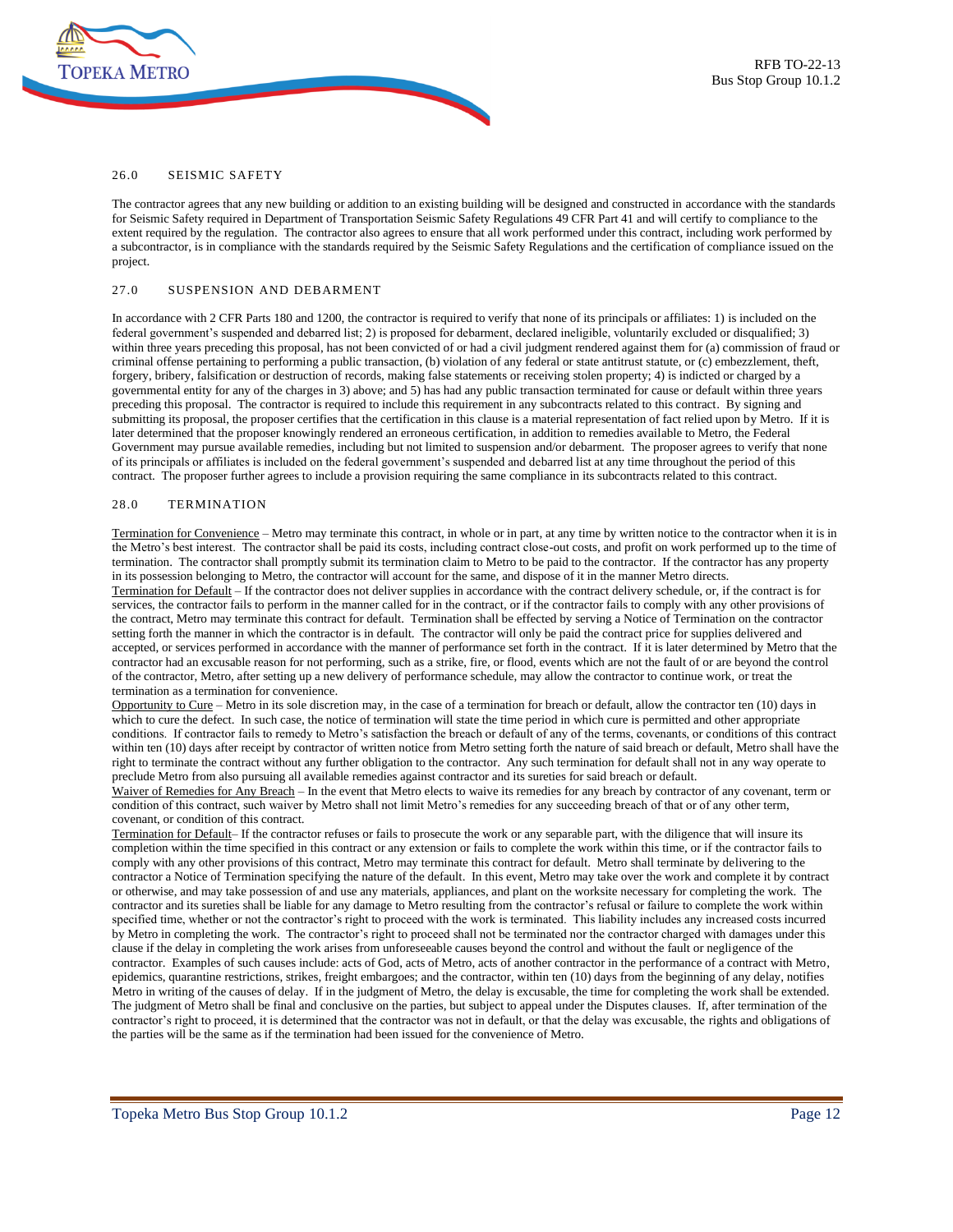

### **DISADVANTAGED BUSINESS ENTERPRISES (DBE) CERTIFICATION**

This contract is subject to the requirements of 49 CFR Part 26, *Participation by Disadvantaged Business Enterprises in Department of Transportation Financial Assistance Programs*. The national goal for participation of Disadvantaged Business Enterprises (DBE) is 10%. Metro's overall 2019-2022 goal for DBE participation is 2.00%; the race neutral goal is 1.12%, and the race conscious goal is 0.88%. There is no contract goal for this procurement.

The contractor shall not discriminate on the basis of race, color, national origin, or sex in the performance of this contract. The contractor shall carry out applicable requirements of 49 CFR Part 26 in the award and administration of this DOT-assisted contract. Failure by the contractor to carry out these requirements is a material breach of this contract, which may result in the termination of this contract or such other remedy as Metro deems appropriate. Each subcontract the contractor signs with a subcontractor must include the assurance in this paragraph (see 49 CFR 26.13(b)).

The contractor is required to pay its subcontractors performing work related to this contract for satisfactory performance of that work no later than 30 days after the contractor's receipt of payment for that work from Metro.

The contractor may not hold retainage from its subcontractors.

The contractor must promptly notify Metro, whenever a DBE subcontractor performing work related to this contract is terminated or fails to complete its work, and must make good faith efforts to engage another DBE subcontractor to perform at least the same amount of work. The contractor may not terminate any DBE subcontractor and perform that work through its own forces or those of an affiliate without prior written consent of Metro.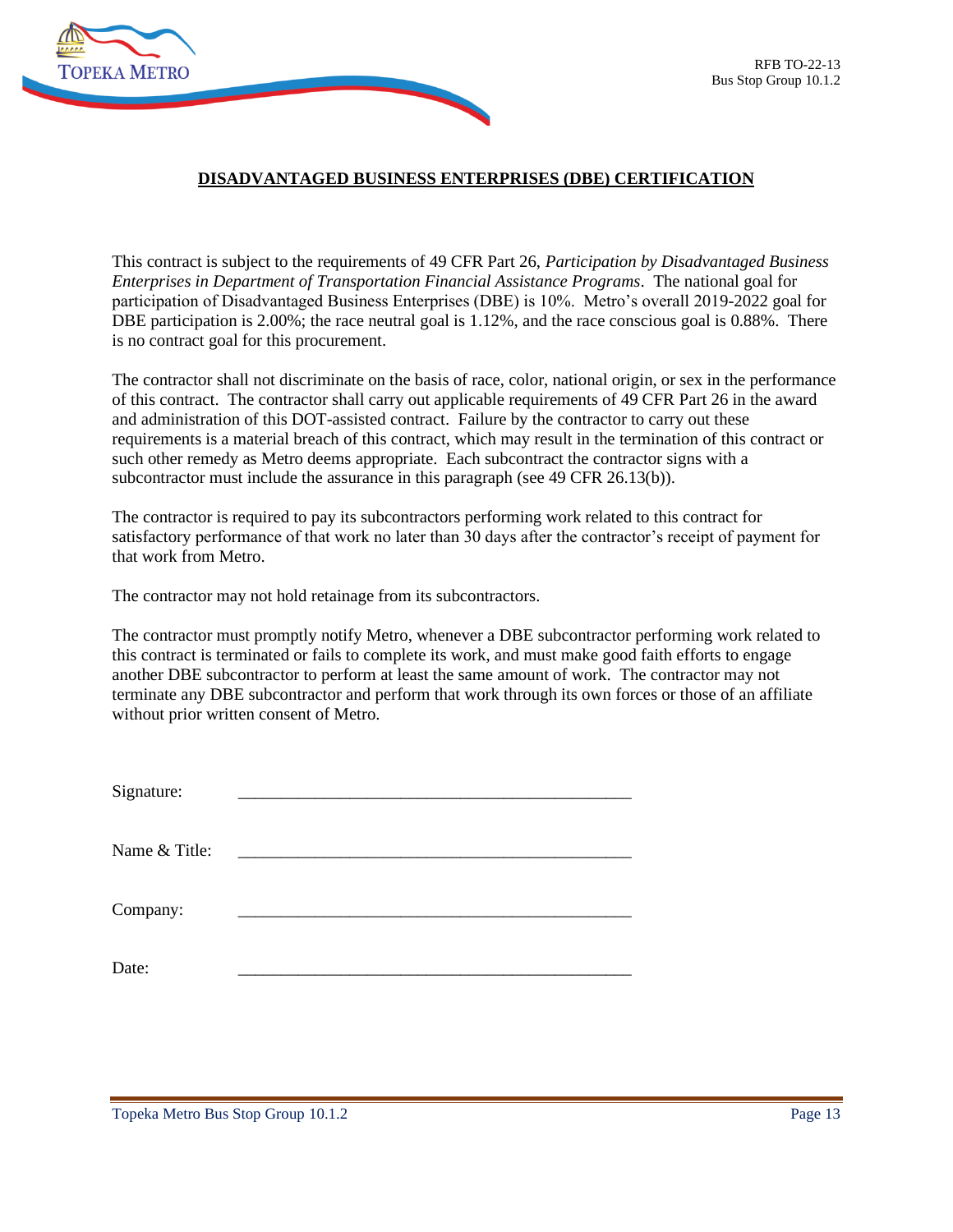

### **LOBBYING CERTIFICATION**

The undersigned contractor certifies, to the best of his or her knowledge and belief, that:

(1) No Federal appropriated funds have been paid or will be paid, by or on behalf of the undersigned, to any person for influencing or attempting to influence an officer or employee of an agency, a Member of Congress, an officer or employee of Congress, or an employee of a Member of Congress in connection with the awarding of any Federal contract, the making of any Federal grant, the making of any Federal loan, the entering into of any cooperative agreement, and the extension, continuation, renewal, amendment, or modification of any Federal contract, grant, loan or cooperative agreement.

(2) If any funds other than Federal appropriated funds have been paid or will be paid to any person for making lobbying contacts to an officer or employee of any agency, a Member of Congress, an officer or employee of Congress, or an employee of a Member of Congress in connection with this Federal contract, grant, loan or cooperative agreement, the undersigned shall complete and submit Standard Form LLL, "Disclosure Form to Report Lobbying," in accordance with its instructions. See 49 CFR 20.100.

(3) The undersigned shall require that the language of this certification be included in the award documents for all sub-awards at all tiers (including subcontracts, sub-grants, and contracts under grants, loans, and cooperative agreements) and that all sub-recipients shall certify and disclose accordingly. This certification is a material representation of fact upon which reliance was placed when this transaction was made or entered into. Submission of this certification is a prerequisite for making or entering into this transaction imposed by 31 USC. Any person who fails to file the required certification shall be subject to a civil penalty of not less than \$10,000 and not more than \$100,000 for each such failure. [Note: Pursuant to 31 USC  $1352(c)(1)-(2)(A)$ , any person who makes a prohibited expenditure or fails to file or amend a required certification or disclosure form shall be subject to a civil penalty of not less than \$10,000 and not more than \$100,000 for each such expenditure or failure. See 49 CFR 20.400.]

The undersigned contractor certifies or affirms the truthfulness and accuracy of each statement of its certification and disclosure, if any. In addition, the Contractor understands and agrees that the provisions of 31 USC 3801, et seq, apply to this certification and disclosure, if any.

| Signature:      |  |
|-----------------|--|
| Name and Title: |  |
|                 |  |
| Date:           |  |

Topeka Metro Bus Stop Group 10.1.2 Page 14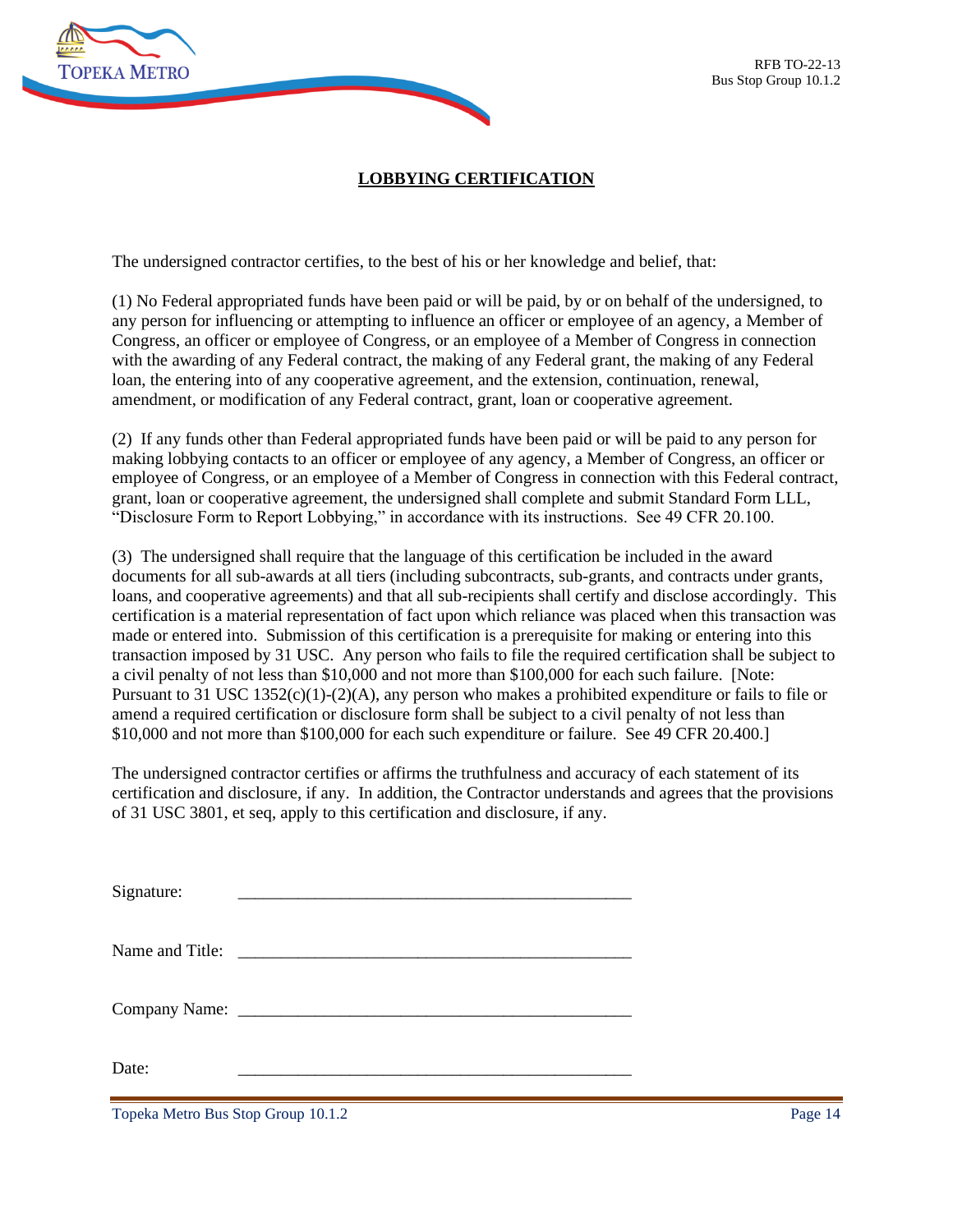

## **NON-COLLUSION CERTIFICATION**

This is my sworn statement to certify that this proposal was not made in the interest of or on behalf of any undisclosed entity. This proposal is not collusive.

This proposer has not been a party to any agreement or collusion in restraint of freedom of competition by agreement to bid a fixed price, to refrain from bidding, or otherwise. This proposer has not, directly or indirectly, by agreement, communication or conference with anyone, attempted to induce action prejudicial to the interest of Topeka Metropolitan Transit Authority, or of any proposer, or anyone else interested in the proposed contract.

| Signature:    |  |
|---------------|--|
| Name & Title: |  |
| Company:      |  |
| Date:         |  |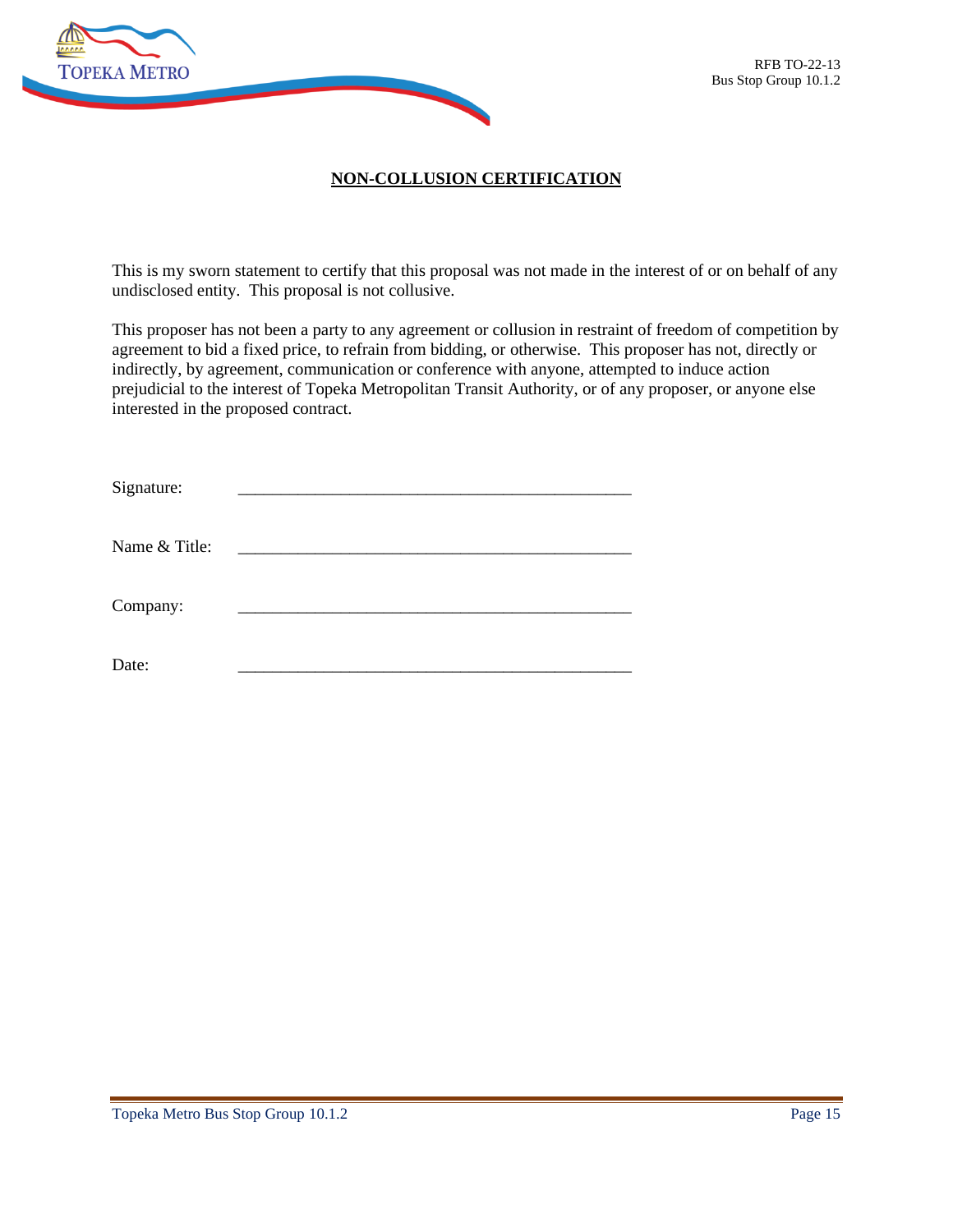

### **SEISMIC SAFETY CERTIFICATION**

The contractor agrees that any new building or addition to an existing building will be designed and constructed in accordance with the standards for Seismic Safety required in Department of Transportation Seismic Safety Regulations 49 CFR Part 41 and will certify to compliance to the extent required by the regulation. The contractor also agrees to ensure that all work performed under this contract, including work performed by a subcontractor, will be in compliance with the standards required by the Seismic Safety Regulations and the certification of compliance issued on the project.

| Signature:    |  |  |
|---------------|--|--|
| Name & Title: |  |  |
| Company:      |  |  |
| Date:         |  |  |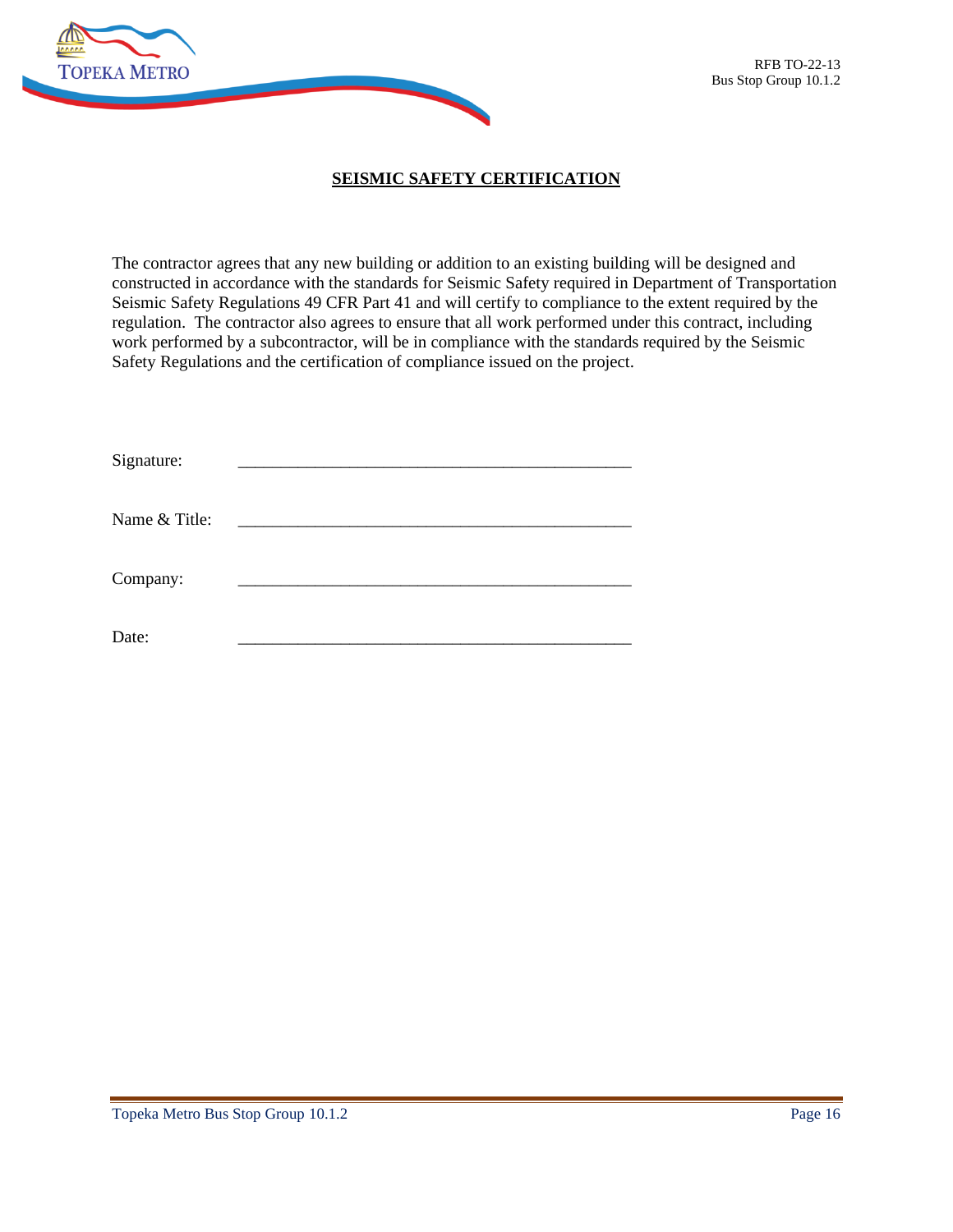# **SUSPENSION / DEBARMENT CERTIFICATION In regard to 2 CFR Parts 180 and 1200**

In accordance with 2 CFR Parts 180 and 1200, the contractor is required to verify that none of its principals or affiliates:

- 1) is included on the federal government's suspended and debarred list;
- 2) is proposed for debarment, declared ineligible, voluntarily excluded or disqualified;
- 3) within three years preceding this proposal, has been convicted of or had a civil judgment rendered against them for (a) commission of fraud or criminal offense pertaining to performing a public transaction, (b) violation of any federal or state antitrust statute, or (c) embezzlement, theft, forgery, bribery, falsification or destruction of records, making false statements or receiving stolen property;
- 4) is indicted or charged by a governmental entity for any of the charges in 3) above; and
- 5) has had any public transaction terminated for cause or default within three years preceding this proposal.

The contractor is required to include this requirement in any subcontracts related to this contract.

By signing and submitting its proposal, the proposer certifies that the certification in this clause is a material representation of fact relied upon by Metro. If it is later determined that the proposer knowingly rendered an erroneous certification, in addition to remedies available to Metro, the Federal Government may pursue available remedies, including but not limited to suspension and/or debarment. The proposer agrees to verify that none of its principals or affiliates is included on the federal government's suspended and debarred list at any time throughout the period of this contract. The proposer further agrees to include a provision requiring the same compliance in its subcontracts related to this contract.

| Signature: |  |
|------------|--|
|            |  |
|            |  |
| Date:      |  |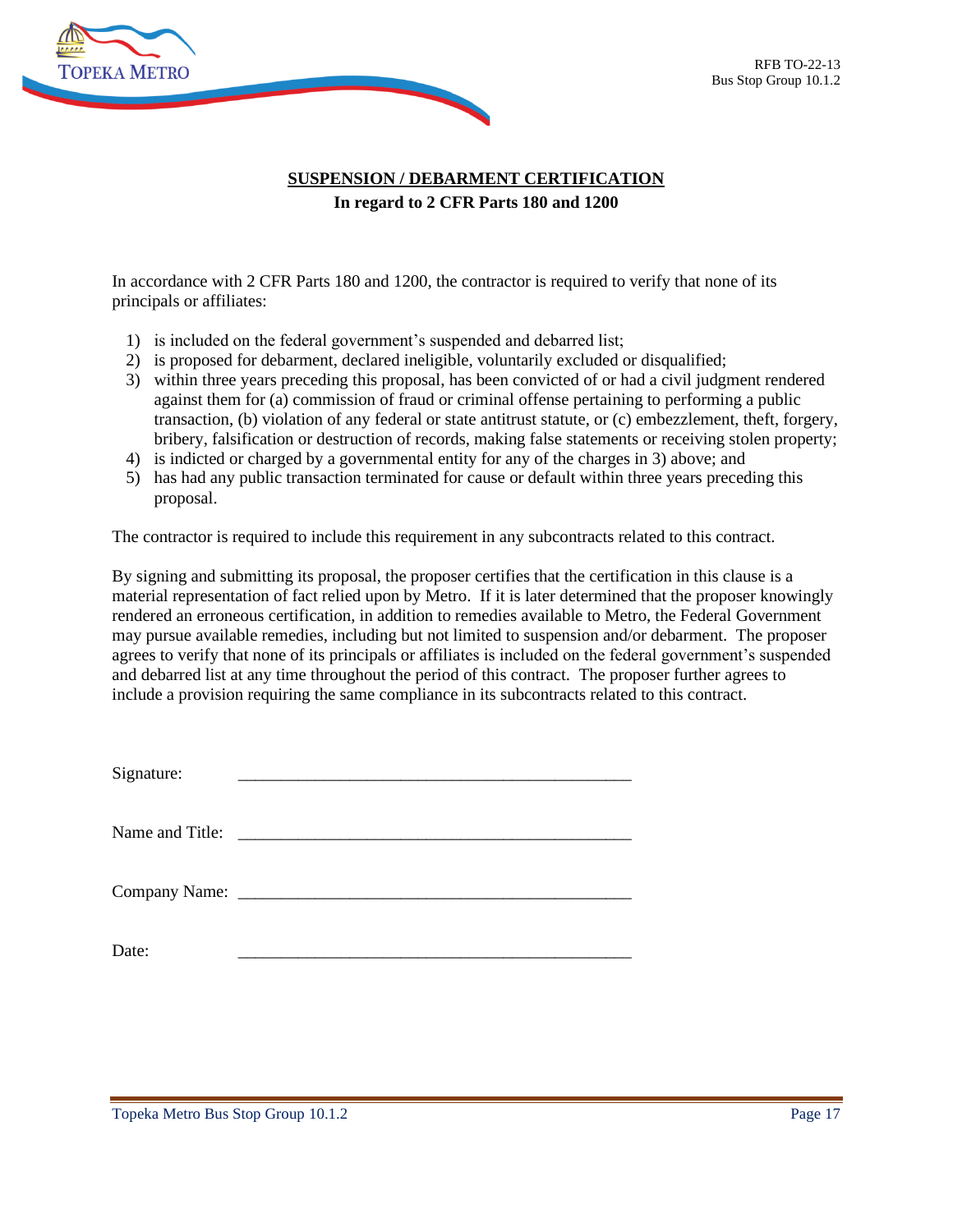

# **WAGE RATES AND FRINGES CERTIFICATION Davis-Bacon Requirements**

The undersigned, being duly authorized to sign and act for the proposer, hereby certifies that all parties involved in the Project as specified in this RFB will pay wage rates and fringes in accordance with the Davis-Bacon requirements, and in conformance with the appropriate US Department of Labor decision.

| Signature:    |  |
|---------------|--|
| Name & Title: |  |
| Company:      |  |
| Date:         |  |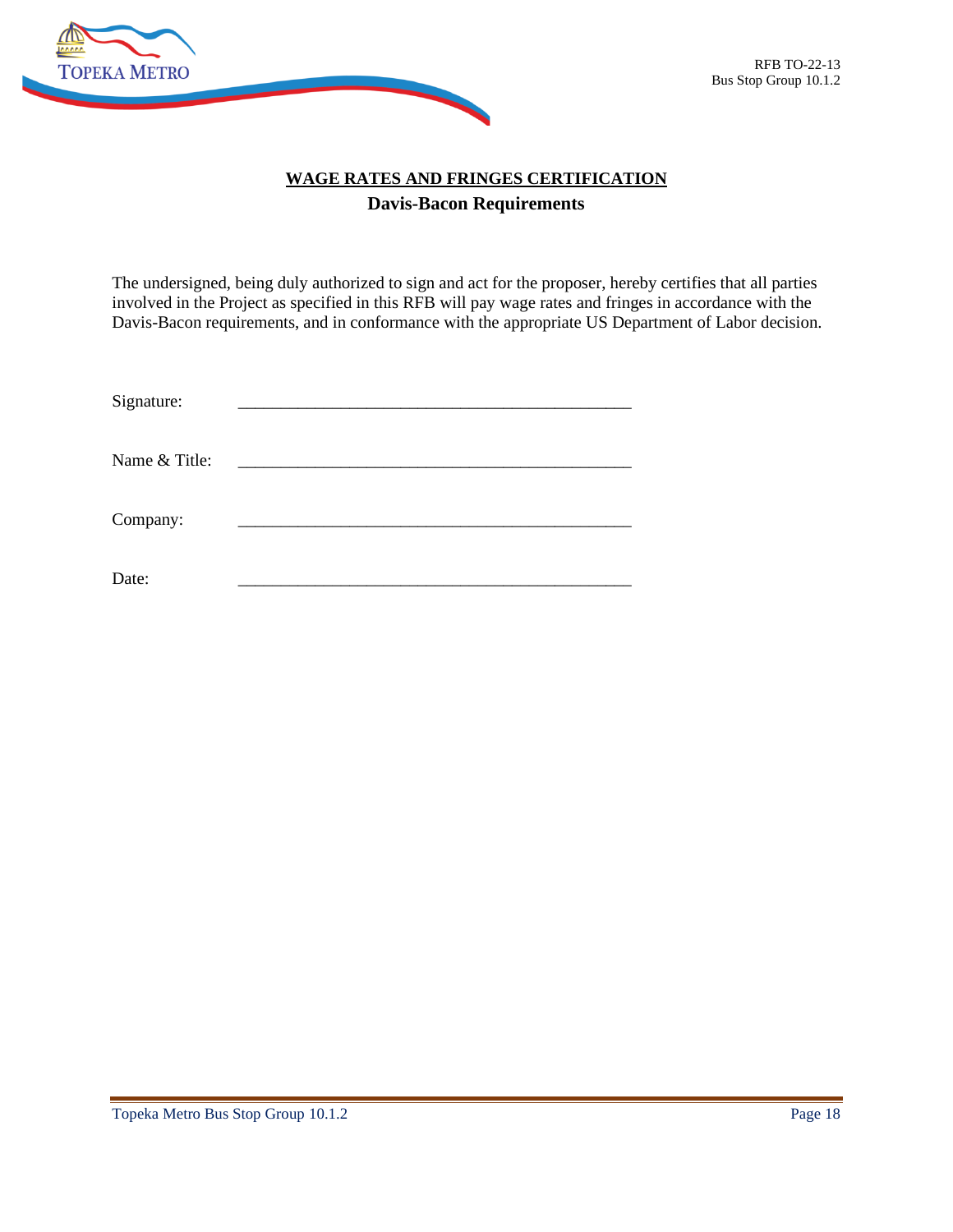

## **PRICE QUOTE SUMMARY**

Proposer:

### **Site**

|                        |                             | <b>Total Cost</b> |
|------------------------|-----------------------------|-------------------|
| W <sub>17-33</sub>     | SW 17th & SW Westport MB    |                   |
| W <sub>17-34</sub>     | SW 18th & SW Atwood MB      |                   |
| W <sub>21</sub> -35    | S. Kansas & SW 20th NE      |                   |
| W21-36                 | S. Kansas & SW 21st NW      |                   |
| W21-37                 | SW 21st & SW Buchanan NE    |                   |
| W21-38                 | SW 21st & SW High NW        |                   |
| W21-39                 | SW Gage & SW Garden NE      |                   |
| W21-40                 | SW Wanamaker & SW 19th MB   |                   |
| W <sub>21</sub> -41    | SW 21st & SW Eveningside SW |                   |
| W <sub>21</sub> -42    | SW 21st & SSW High SW       |                   |
| W21-43                 | S. Kansas & SW 21st NE      |                   |
| W <sub>29</sub> -35    | SW 29th & SW Boswell NE     |                   |
| W29-36                 | SW 29th & SW Arnold SW      |                   |
| Other items (list):    |                             |                   |
|                        |                             |                   |
|                        |                             |                   |
|                        |                             |                   |
| <b>Total Bid Price</b> |                             |                   |
|                        |                             |                   |

| <b>Equipment and Materials</b> |  |
|--------------------------------|--|
| Labor                          |  |
| Profit                         |  |
| <b>Total Bid Price</b>         |  |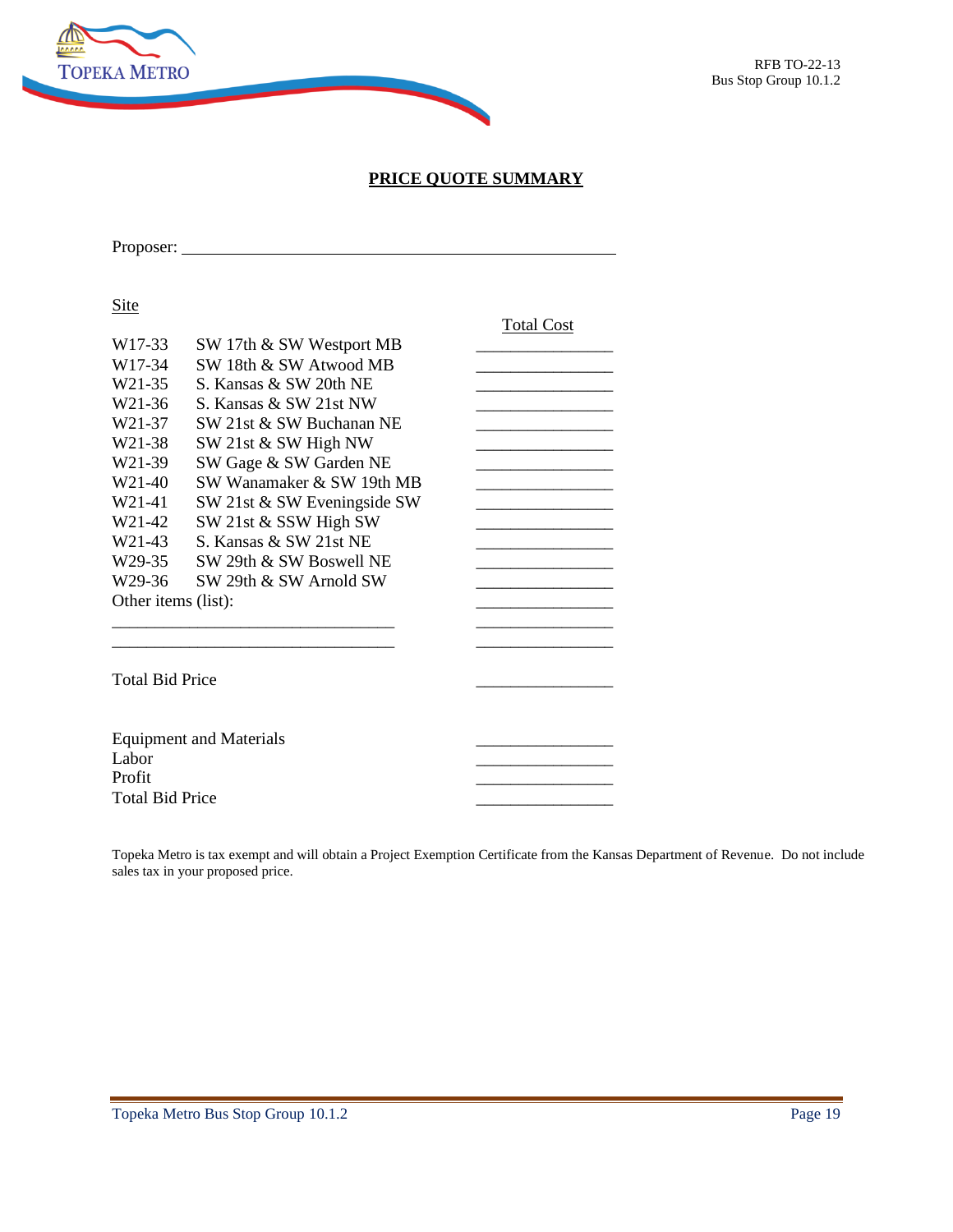

<u> 1980 - Johann Barn, mars ar breithinn ar chuid ann an t-Alban ann an t-Alban ann an t-Alban ann an t-Alban a</u>

Proposer:

## Site: W17-33 - SW 17th & SW Westport MB

| Item           | Description                                             | Quantity                                               | Unit      | <b>Unit Price</b>                          | <b>Total Amount</b>                               |
|----------------|---------------------------------------------------------|--------------------------------------------------------|-----------|--------------------------------------------|---------------------------------------------------|
| $\mathbf{1}$   | Pavement Removal                                        |                                                        | SY        | <u> 1989 - Johann Barbara, martin basa</u> |                                                   |
| $\overline{2}$ | 5" Non-Reinforced Concrete Pad                          | $\frac{1}{2}$ . The set of $\mathcal{O}(\mathbb{R}^d)$ | SY        |                                            |                                                   |
| 3              | 4" Aggregate Base - Type AB-3                           |                                                        | SY        |                                            | <u> 1980 - Johann Barnett, fransk politiker (</u> |
| $\overline{4}$ | 4" Concrete Sidewalk                                    |                                                        | <b>SF</b> | <u> 1989 - Johann Barbara, martin a</u>    |                                                   |
| 5              | 6" Integral Curb                                        | $\frac{1}{1}$                                          | LF        |                                            |                                                   |
| 6              | Sodding                                                 |                                                        | LS        |                                            |                                                   |
| $\overline{7}$ | <b>Traffic Control</b>                                  | <u>and the state</u>                                   | LS        |                                            |                                                   |
| 8              | <b>Construction Staking</b>                             |                                                        | LS        | <u> 1989 - Johann Barbara, martin a</u>    |                                                   |
| 9              | <b>Temporary Erosion Control</b>                        |                                                        | LS        | <u> 1989 - Johann Barbara, martin a</u>    |                                                   |
| 10             | <b>Retaining Wall</b>                                   |                                                        | LF        |                                            |                                                   |
| 11             | Earthwork                                               |                                                        | LS        |                                            |                                                   |
| 12             | Permit                                                  |                                                        | LS        |                                            |                                                   |
| 13             |                                                         |                                                        |           |                                            |                                                   |
| 14             | <u> 1989 - Johann Barbara, martin amerikan basar da</u> |                                                        |           |                                            |                                                   |
| 15             |                                                         |                                                        |           |                                            |                                                   |
| Total          |                                                         |                                                        |           |                                            |                                                   |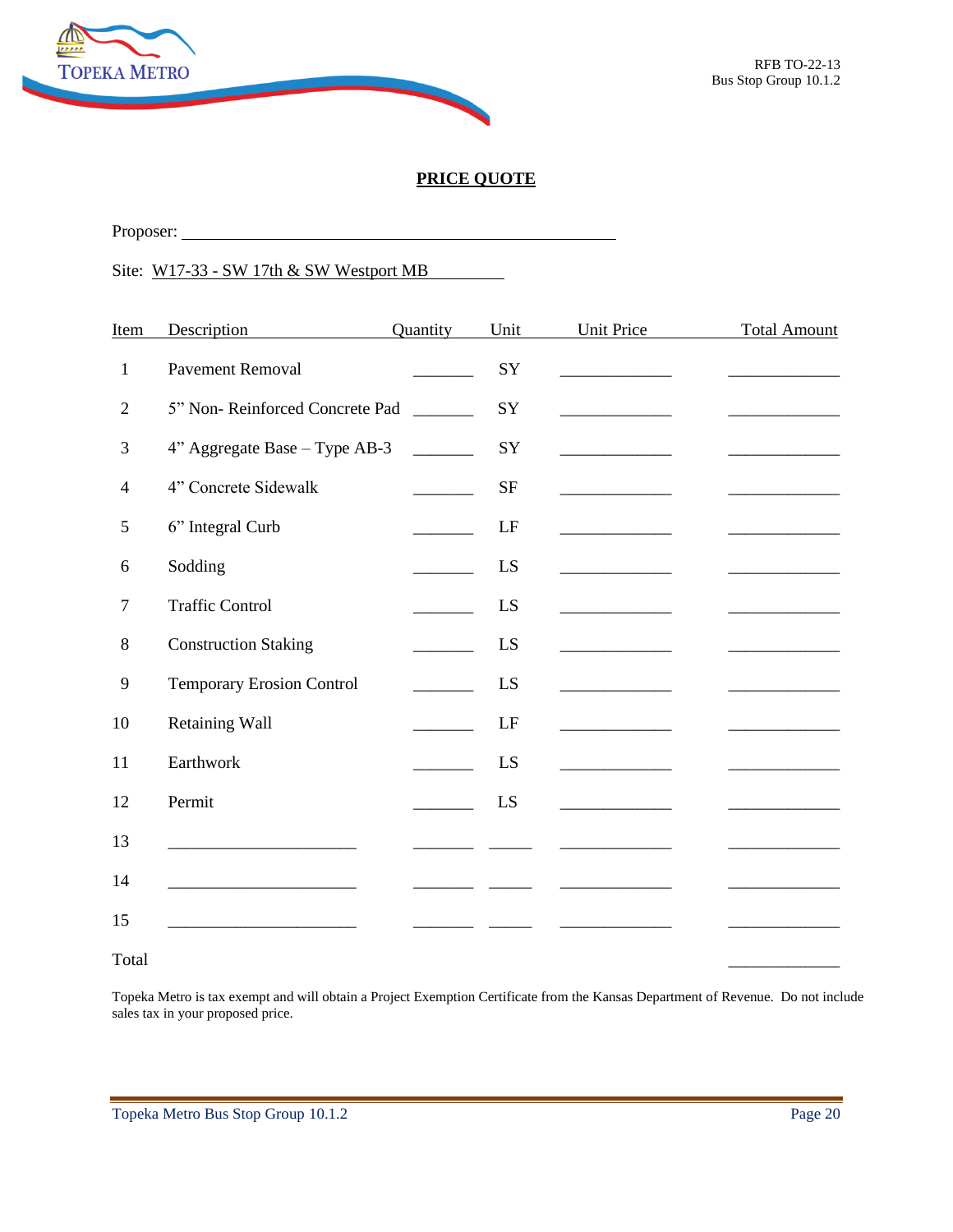

Proposer:

## Site: W17-34 - SW 18th & SW Atwood MB

| Item           | Description                                             | Quantity                                               | Unit      | <b>Unit Price</b>                          | <b>Total Amount</b>                               |
|----------------|---------------------------------------------------------|--------------------------------------------------------|-----------|--------------------------------------------|---------------------------------------------------|
| $\mathbf{1}$   | Pavement Removal                                        |                                                        | SY        | <u> 1989 - Johann Barbara, martin basa</u> |                                                   |
| $\overline{2}$ | 5" Non-Reinforced Concrete Pad                          | $\frac{1}{2}$ . The set of $\mathcal{O}(\mathbb{R}^d)$ | SY        |                                            |                                                   |
| 3              | 4" Aggregate Base - Type AB-3                           |                                                        | SY        |                                            | <u> 1980 - Johann Barnett, fransk politiker (</u> |
| $\overline{4}$ | 4" Concrete Sidewalk                                    |                                                        | <b>SF</b> | <u> 1989 - Johann Barbara, martin a</u>    |                                                   |
| 5              | 6" Integral Curb                                        | $\frac{1}{1}$                                          | LF        |                                            |                                                   |
| 6              | Sodding                                                 |                                                        | LS        |                                            |                                                   |
| $\overline{7}$ | <b>Traffic Control</b>                                  | <u>and the state</u>                                   | LS        |                                            |                                                   |
| 8              | <b>Construction Staking</b>                             |                                                        | LS        | <u> 1989 - Johann Barbara, martin a</u>    |                                                   |
| 9              | <b>Temporary Erosion Control</b>                        |                                                        | LS        | <u> 1989 - Johann Barbara, martin a</u>    |                                                   |
| 10             | <b>Retaining Wall</b>                                   |                                                        | LF        |                                            |                                                   |
| 11             | Earthwork                                               |                                                        | LS        |                                            |                                                   |
| 12             | Permit                                                  |                                                        | LS        |                                            |                                                   |
| 13             |                                                         |                                                        |           |                                            |                                                   |
| 14             | <u> 1989 - Johann Barbara, martin amerikan basar da</u> |                                                        |           |                                            |                                                   |
| 15             |                                                         |                                                        |           |                                            |                                                   |
| Total          |                                                         |                                                        |           |                                            |                                                   |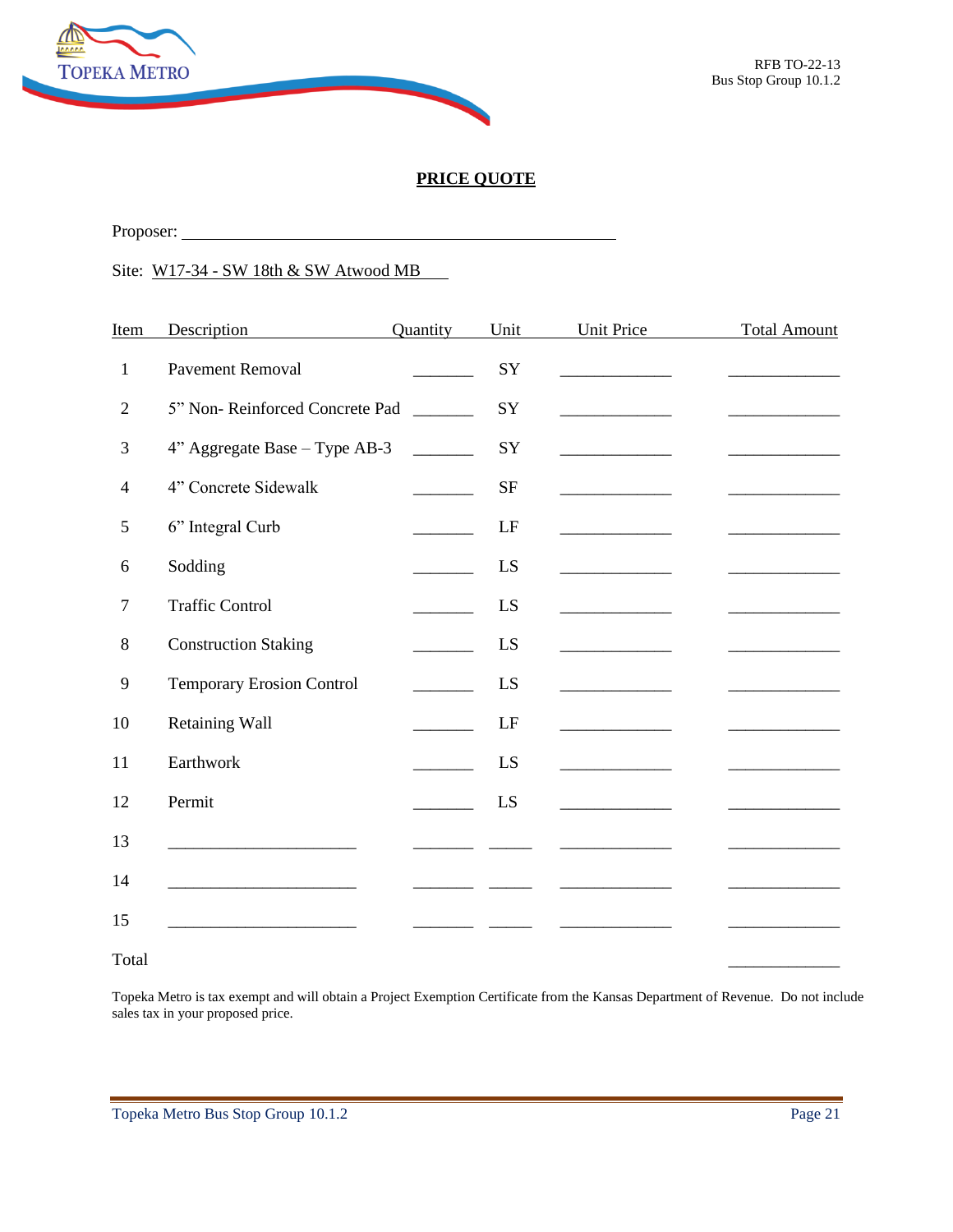

Proposer:

Site: W21-35 - S. Kansas & SW 20th NE

| Item           | Description                      | Quantity                                          | Unit      | <b>Unit Price</b>                                                                                                                                                                                                                    | <b>Total Amount</b>                          |
|----------------|----------------------------------|---------------------------------------------------|-----------|--------------------------------------------------------------------------------------------------------------------------------------------------------------------------------------------------------------------------------------|----------------------------------------------|
| 1              | <b>Pavement Removal</b>          |                                                   | SY        | <u> 1989 - Johann Barbara, martin a</u>                                                                                                                                                                                              |                                              |
| $\overline{2}$ | 5" Non-Reinforced Concrete Pad   |                                                   | SY        |                                                                                                                                                                                                                                      |                                              |
| 3              | 4" Aggregate Base - Type AB-3    |                                                   | SY        |                                                                                                                                                                                                                                      | the control of the control of the control of |
| 4              | 4" Concrete Sidewalk             |                                                   | <b>SF</b> | <u> 1989 - Johann Barbara, martin a</u>                                                                                                                                                                                              |                                              |
| 5              | 6" Integral Curb                 |                                                   | LF        | <u> 1990 - Johann Barbara, martin a</u>                                                                                                                                                                                              |                                              |
| 6              | Sodding                          | $\frac{1}{2}$ and $\frac{1}{2}$ and $\frac{1}{2}$ | LS        | <u> 1989 - Johann Barbara, martin a</u>                                                                                                                                                                                              |                                              |
| $\overline{7}$ | <b>Traffic Control</b>           |                                                   | LS        |                                                                                                                                                                                                                                      |                                              |
| 8              | <b>Construction Staking</b>      |                                                   | LS        | <u> 1989 - Jan Alexandria de Alexandro de Alexandro de Alexandro de Alexandro de Alexandro de Alexandro de Alexandro de Alexandro de Alexandro de Alexandro de Alexandro de Alexandro de Alexandro de Alexandro de Alexandro de </u> |                                              |
| 9              | <b>Temporary Erosion Control</b> |                                                   | LS        |                                                                                                                                                                                                                                      |                                              |
| 10             | <b>Retaining Wall</b>            | $\overline{\phantom{a}}$                          | LF        |                                                                                                                                                                                                                                      |                                              |
| 11             | Earthwork                        |                                                   | LS        |                                                                                                                                                                                                                                      |                                              |
| 12             | Permit                           |                                                   | LS        | <u> 1980 - Jan Alexandro III, politik pozitivni predstavanja pod predstavanja pozitivni predstavanja pozitivni pre</u>                                                                                                               |                                              |
| 13             |                                  | $\overline{\phantom{a}}$                          |           |                                                                                                                                                                                                                                      |                                              |
| 14             |                                  |                                                   |           |                                                                                                                                                                                                                                      |                                              |
| 15             |                                  |                                                   |           |                                                                                                                                                                                                                                      |                                              |
| Total          |                                  |                                                   |           |                                                                                                                                                                                                                                      |                                              |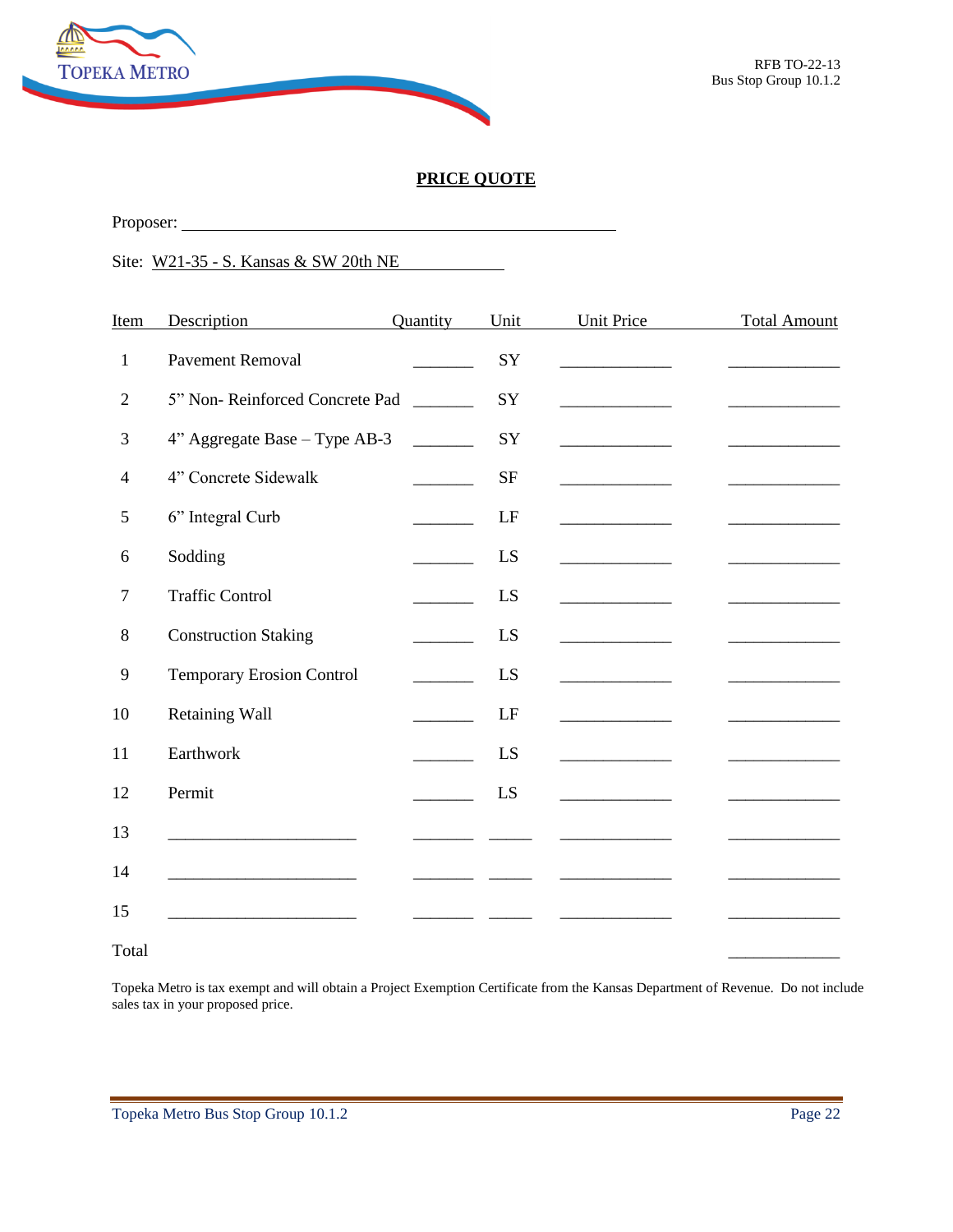

Proposer:

Site: W21-36 – S. Kansas & SW 21st NW

| Item           | Description                      | Quantity                         | Unit      | <b>Unit Price</b>                       | <b>Total Amount</b> |
|----------------|----------------------------------|----------------------------------|-----------|-----------------------------------------|---------------------|
| $\mathbf{1}$   | Pavement Removal                 |                                  | SY        | <u> 1989 - Johann Barbara, martxa a</u> |                     |
| $\overline{2}$ | 5" Non-Reinforced Concrete Pad   |                                  | <b>SY</b> |                                         |                     |
| 3              | 4" Aggregate Base - Type AB-3    |                                  | SY        |                                         |                     |
| $\overline{4}$ | 4" Concrete Sidewalk             |                                  | <b>SF</b> | <u> 1989 - Johann Barbara, martin a</u> |                     |
| 5              | 6" Integral Curb                 |                                  | LF        |                                         |                     |
| 6              | Sodding                          | $\frac{1}{1}$                    | LS        |                                         |                     |
| $\tau$         | <b>Traffic Control</b>           |                                  | LS        |                                         |                     |
| 8              | <b>Construction Staking</b>      |                                  | LS        | <u> 1980 - Johann Barbara, martin a</u> |                     |
| 9              | <b>Temporary Erosion Control</b> |                                  | LS        | <u> 1990 - Johann Barbara, martin a</u> |                     |
| 10             | <b>Retaining Wall</b>            | <u>and the state</u>             | LF        |                                         |                     |
| 11             | Earthwork                        |                                  | LS        |                                         |                     |
| 12             | Permit                           |                                  | LS        | <u> 1980 - Johann Barbara, martxa a</u> |                     |
| 13             |                                  | <u> 1989 - Johann Barnett, f</u> |           |                                         |                     |
| 14             |                                  |                                  |           |                                         |                     |
| 15             |                                  |                                  |           |                                         |                     |
| Total          |                                  |                                  |           |                                         |                     |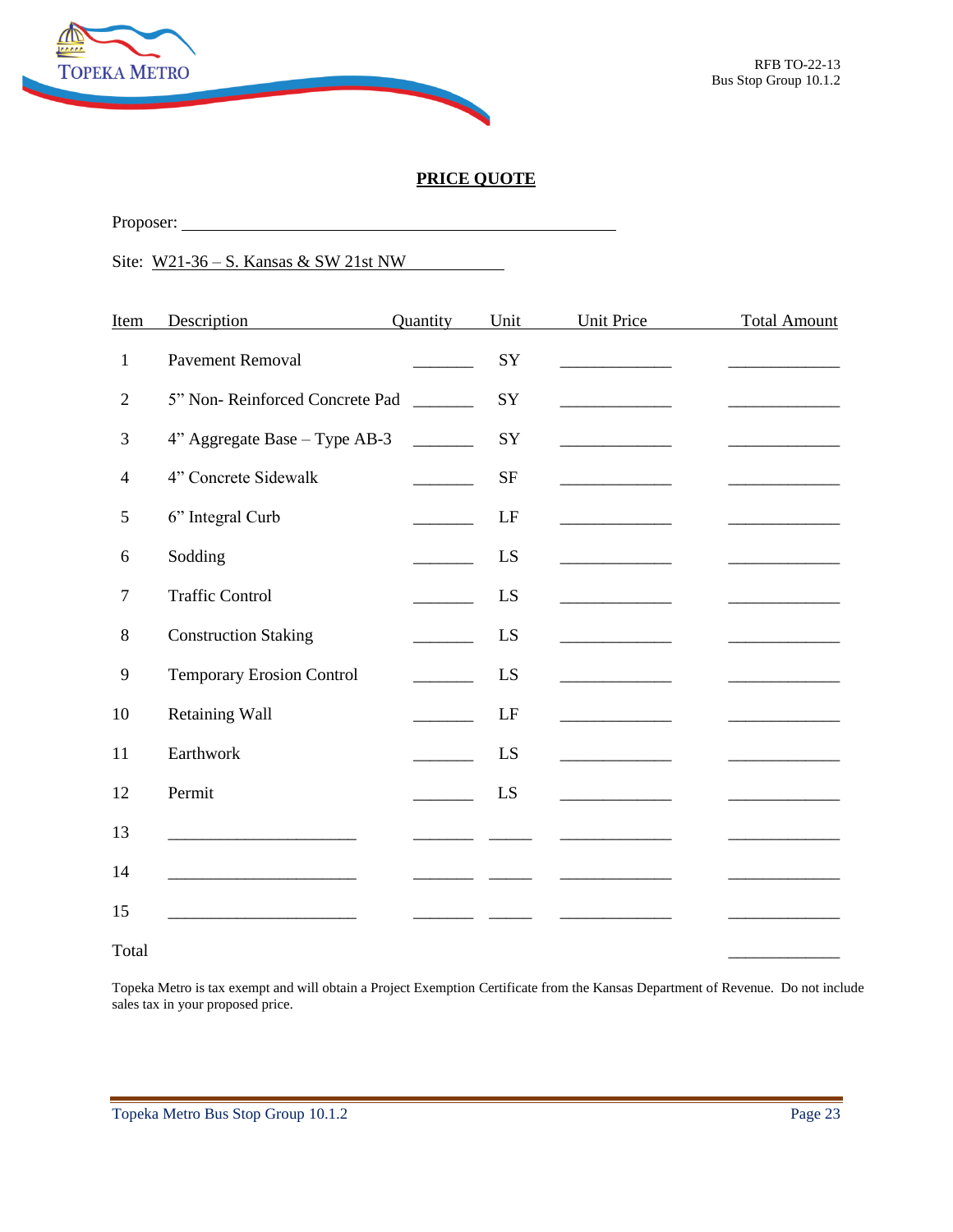

Proposer:

# Site: W21-37 – SW 21st & SW Buchanan NE

| Item           | Description                      | Quantity                                          | Unit      | <b>Unit Price</b>                                                                                                                                                                                                                    | <b>Total Amount</b>                          |
|----------------|----------------------------------|---------------------------------------------------|-----------|--------------------------------------------------------------------------------------------------------------------------------------------------------------------------------------------------------------------------------------|----------------------------------------------|
| 1              | <b>Pavement Removal</b>          |                                                   | SY        | <u> 1989 - Johann Barbara, martin a</u>                                                                                                                                                                                              |                                              |
| $\overline{2}$ | 5" Non-Reinforced Concrete Pad   |                                                   | SY        |                                                                                                                                                                                                                                      |                                              |
| 3              | 4" Aggregate Base - Type AB-3    |                                                   | SY        |                                                                                                                                                                                                                                      | the control of the control of the control of |
| 4              | 4" Concrete Sidewalk             |                                                   | <b>SF</b> | <u> 1989 - Johann Barbara, martin a</u>                                                                                                                                                                                              |                                              |
| 5              | 6" Integral Curb                 |                                                   | LF        | <u> 1990 - Johann Barbara, martin a</u>                                                                                                                                                                                              |                                              |
| 6              | Sodding                          | $\frac{1}{2}$ and $\frac{1}{2}$ and $\frac{1}{2}$ | LS        | <u> 1989 - Johann Barbara, martin a</u>                                                                                                                                                                                              |                                              |
| $\overline{7}$ | <b>Traffic Control</b>           |                                                   | LS        |                                                                                                                                                                                                                                      |                                              |
| 8              | <b>Construction Staking</b>      |                                                   | LS        | <u> 1989 - Jan Alexandria de Alexandro de Alexandro de Alexandro de Alexandro de Alexandro de Alexandro de Alexandro de Alexandro de Alexandro de Alexandro de Alexandro de Alexandro de Alexandro de Alexandro de Alexandro de </u> |                                              |
| 9              | <b>Temporary Erosion Control</b> |                                                   | LS        |                                                                                                                                                                                                                                      |                                              |
| 10             | <b>Retaining Wall</b>            | $\overline{\phantom{a}}$                          | LF        |                                                                                                                                                                                                                                      |                                              |
| 11             | Earthwork                        |                                                   | LS        |                                                                                                                                                                                                                                      |                                              |
| 12             | Permit                           |                                                   | LS        | <u> 1980 - Jan Alexandro III, politik pozitivni predstavanja pod predstavanja pozitivni predstavanja pozitivni pre</u>                                                                                                               |                                              |
| 13             |                                  | $\overline{\phantom{a}}$                          |           |                                                                                                                                                                                                                                      |                                              |
| 14             |                                  |                                                   |           |                                                                                                                                                                                                                                      |                                              |
| 15             |                                  |                                                   |           |                                                                                                                                                                                                                                      |                                              |
| Total          |                                  |                                                   |           |                                                                                                                                                                                                                                      |                                              |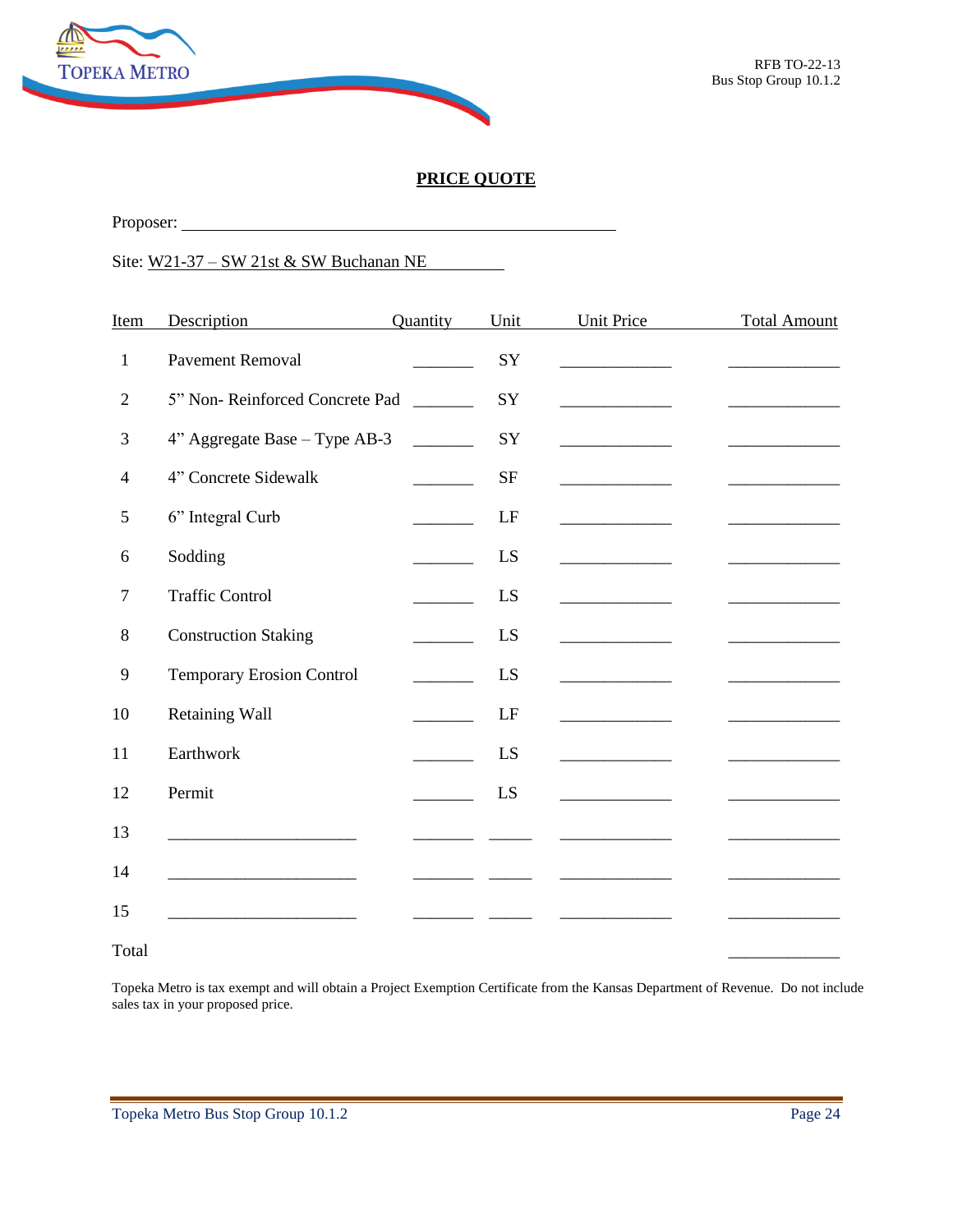

Proposer:

Site: W21-38 – SW 21st & SW High NW

| Item           | Description                      | Quantity                  | Unit      | <b>Unit Price</b>                                                                                                      | <b>Total Amount</b>                     |
|----------------|----------------------------------|---------------------------|-----------|------------------------------------------------------------------------------------------------------------------------|-----------------------------------------|
| 1              | <b>Pavement Removal</b>          |                           | SY        | <u> 1989 - Johann Barbara, martxa a</u>                                                                                |                                         |
| $\overline{2}$ | 5" Non-Reinforced Concrete Pad   |                           | SY        |                                                                                                                        |                                         |
| 3              | 4" Aggregate Base - Type AB-3    | <u> Liberal College (</u> | SY        |                                                                                                                        | <u> 1980 - Johann Barbara, martxa a</u> |
| 4              | 4" Concrete Sidewalk             |                           | <b>SF</b> | <u> 1989 - Johann Barbara, martin a</u>                                                                                |                                         |
| 5              | 6" Integral Curb                 |                           | LF        | <u> 1989 - Johann Barbara, martin a</u>                                                                                |                                         |
| 6              | Sodding                          |                           | LS        | <u> 1989 - Johann Barbara, martin e</u>                                                                                |                                         |
| $\overline{7}$ | <b>Traffic Control</b>           |                           | LS        |                                                                                                                        |                                         |
| 8              | <b>Construction Staking</b>      |                           | LS        |                                                                                                                        |                                         |
| 9              | <b>Temporary Erosion Control</b> | <u>and the state</u>      | LS        |                                                                                                                        |                                         |
| 10             | <b>Retaining Wall</b>            | $\overline{\phantom{a}}$  | LF        |                                                                                                                        |                                         |
| 11             | Earthwork                        |                           | LS        |                                                                                                                        |                                         |
| 12             | Permit                           |                           | LS        | <u> 1980 - Jan Alexandro III, politik pozitivni predstavanja pod predstavanja pozitivni predstavanja pozitivni pre</u> |                                         |
| 13             |                                  |                           |           |                                                                                                                        |                                         |
| 14             |                                  |                           |           |                                                                                                                        |                                         |
| 15             |                                  |                           |           |                                                                                                                        |                                         |
| Total          |                                  |                           |           |                                                                                                                        |                                         |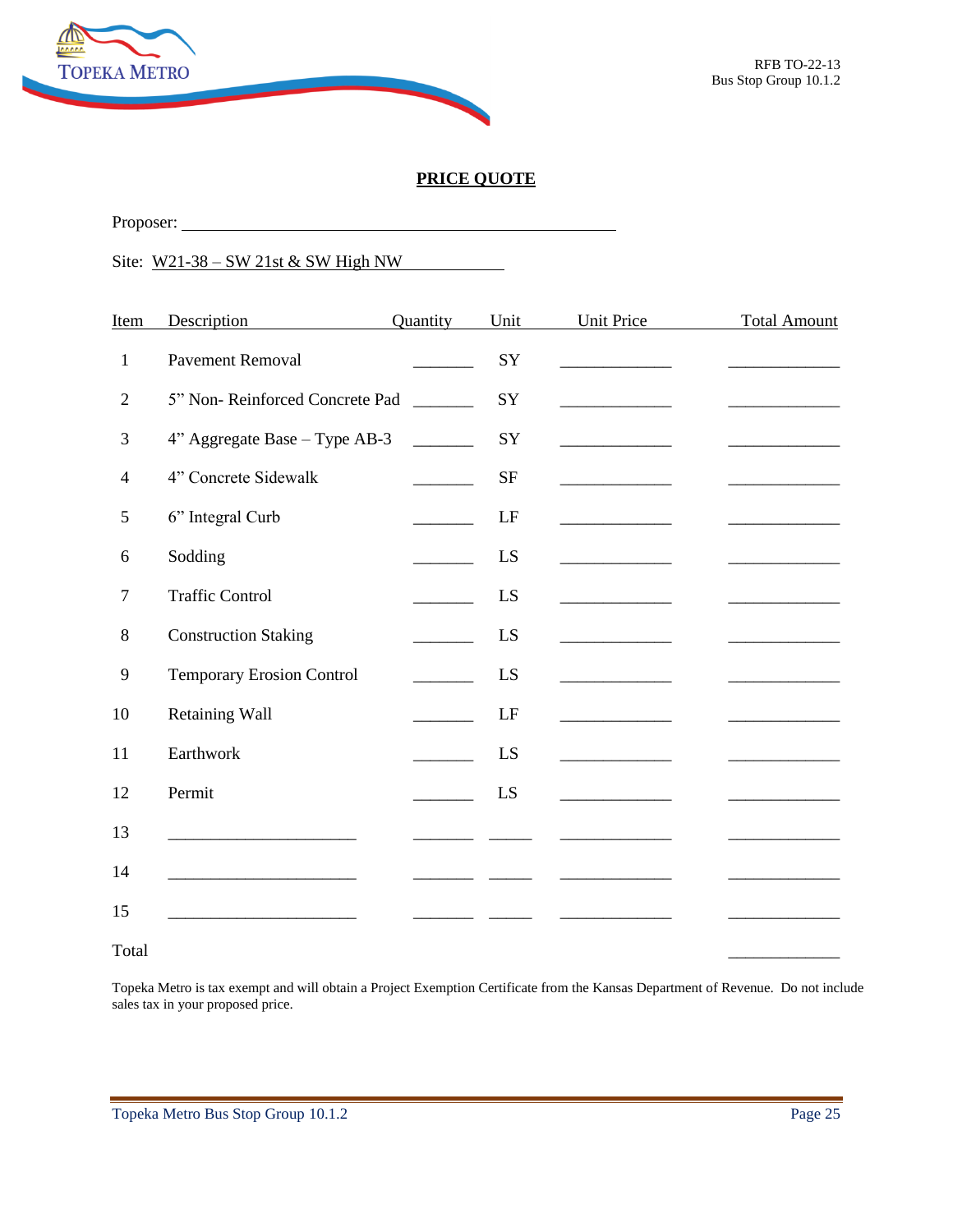

Proposer:

Site: W21-39 – SW Gage & SW Garden NE

| Item           | Description                      | Quantity                  | Unit      | <b>Unit Price</b>                                                                                                      | <b>Total Amount</b>                     |
|----------------|----------------------------------|---------------------------|-----------|------------------------------------------------------------------------------------------------------------------------|-----------------------------------------|
| 1              | <b>Pavement Removal</b>          |                           | SY        | <u> 1989 - Johann Barbara, martxa a</u>                                                                                |                                         |
| $\overline{2}$ | 5" Non-Reinforced Concrete Pad   |                           | SY        |                                                                                                                        |                                         |
| 3              | 4" Aggregate Base - Type AB-3    | <u> Liberal College (</u> | SY        |                                                                                                                        | <u> 1980 - Johann Barbara, martxa a</u> |
| 4              | 4" Concrete Sidewalk             |                           | <b>SF</b> | <u> 1989 - Johann Barbara, martin a</u>                                                                                |                                         |
| 5              | 6" Integral Curb                 |                           | LF        | <u> 1989 - Johann Barbara, martin a</u>                                                                                |                                         |
| 6              | Sodding                          |                           | LS        | <u> 1989 - Johann Barbara, martin e</u>                                                                                |                                         |
| $\overline{7}$ | <b>Traffic Control</b>           |                           | LS        |                                                                                                                        |                                         |
| 8              | <b>Construction Staking</b>      |                           | LS        |                                                                                                                        |                                         |
| 9              | <b>Temporary Erosion Control</b> | <u>and the state</u>      | LS        |                                                                                                                        |                                         |
| 10             | <b>Retaining Wall</b>            | $\overline{\phantom{a}}$  | LF        |                                                                                                                        |                                         |
| 11             | Earthwork                        |                           | LS        |                                                                                                                        |                                         |
| 12             | Permit                           |                           | LS        | <u> 1980 - Jan Alexandro III, politik pozitivni predstavanja pod predstavanja pozitivni predstavanja pozitivni pre</u> |                                         |
| 13             |                                  |                           |           |                                                                                                                        |                                         |
| 14             |                                  |                           |           |                                                                                                                        |                                         |
| 15             |                                  |                           |           |                                                                                                                        |                                         |
| Total          |                                  |                           |           |                                                                                                                        |                                         |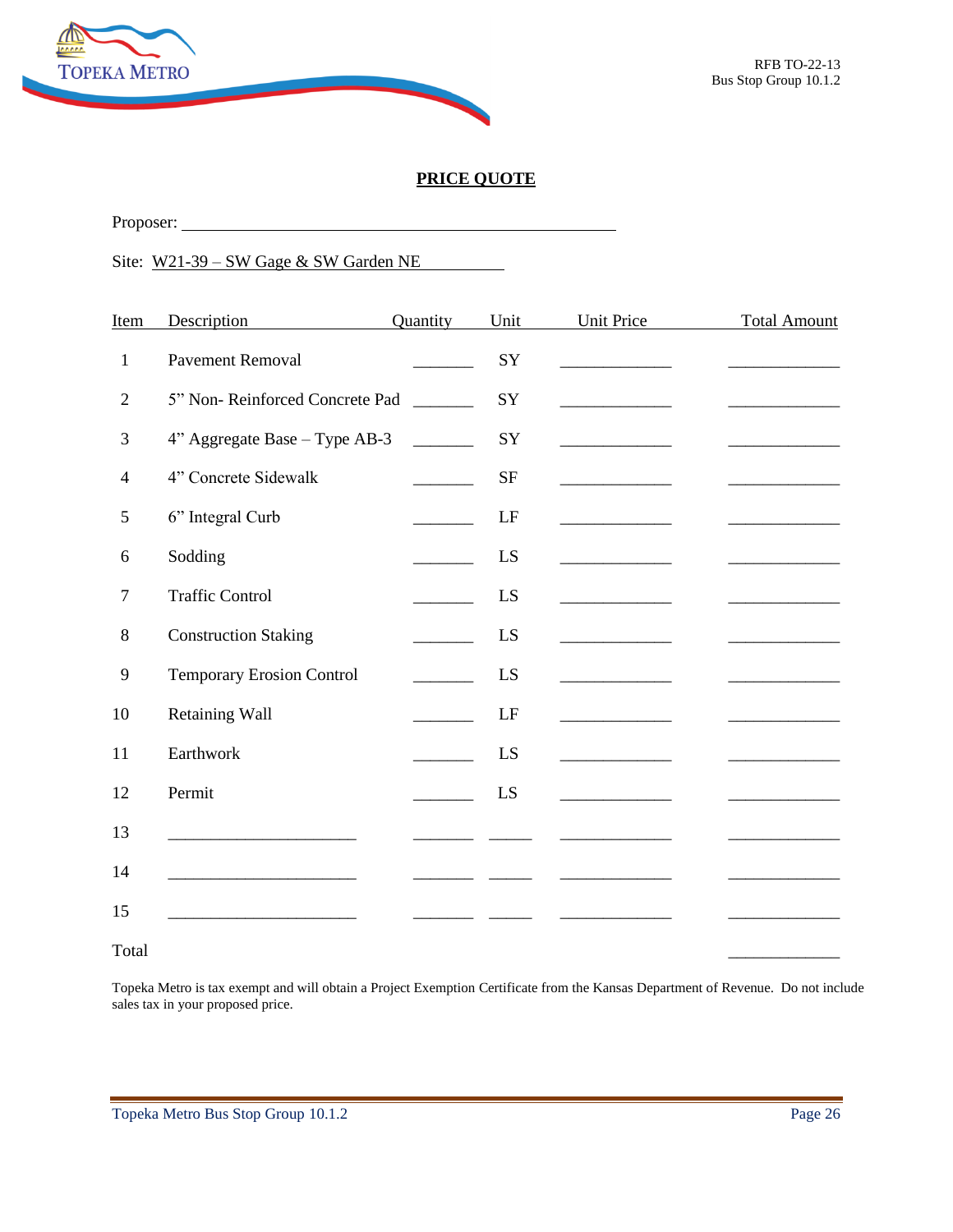

Proposer:

# Site: W21-40 – SW Wanamaker & SW 19th MB

| Item           | Description                      | Quantity                  | Unit      | <b>Unit Price</b>                                                                                                      | <b>Total Amount</b>                     |
|----------------|----------------------------------|---------------------------|-----------|------------------------------------------------------------------------------------------------------------------------|-----------------------------------------|
| 1              | <b>Pavement Removal</b>          |                           | SY        | <u> 1989 - Johann Barbara, martxa a</u>                                                                                |                                         |
| $\overline{2}$ | 5" Non-Reinforced Concrete Pad   |                           | SY        |                                                                                                                        |                                         |
| 3              | 4" Aggregate Base - Type AB-3    | <u> Liberal College (</u> | SY        |                                                                                                                        | <u> 1980 - Johann Barbara, martxa a</u> |
| $\overline{4}$ | 4" Concrete Sidewalk             |                           | <b>SF</b> | <u> 1989 - Johann Barbara, martin a</u>                                                                                |                                         |
| 5              | 6" Integral Curb                 |                           | LF        | <u> 1989 - Johann Barbara, martin a</u>                                                                                |                                         |
| 6              | Sodding                          |                           | LS        | <u> 1989 - Johann Barbara, martin e</u>                                                                                |                                         |
| $\overline{7}$ | <b>Traffic Control</b>           |                           | LS        | <u> 1980 - Johann Barn, mars ar breithinn ar breithinn ar breithinn ar breithinn ar breithinn ar breithinn ar br</u>   |                                         |
| 8              | <b>Construction Staking</b>      |                           | LS        |                                                                                                                        |                                         |
| 9              | <b>Temporary Erosion Control</b> | <u>and the state</u>      | LS        |                                                                                                                        |                                         |
| 10             | <b>Retaining Wall</b>            | $\overline{\phantom{a}}$  | LF        |                                                                                                                        |                                         |
| 11             | Earthwork                        |                           | LS        |                                                                                                                        |                                         |
| 12             | Permit                           |                           | LS        | <u> 1980 - Jan Alexandro III, politik pozitivni predstavanja pod predstavanja pozitivni predstavanja pozitivni pre</u> |                                         |
| 13             |                                  |                           |           |                                                                                                                        |                                         |
| 14             |                                  |                           |           |                                                                                                                        |                                         |
| 15             |                                  |                           |           |                                                                                                                        |                                         |
| Total          |                                  |                           |           |                                                                                                                        |                                         |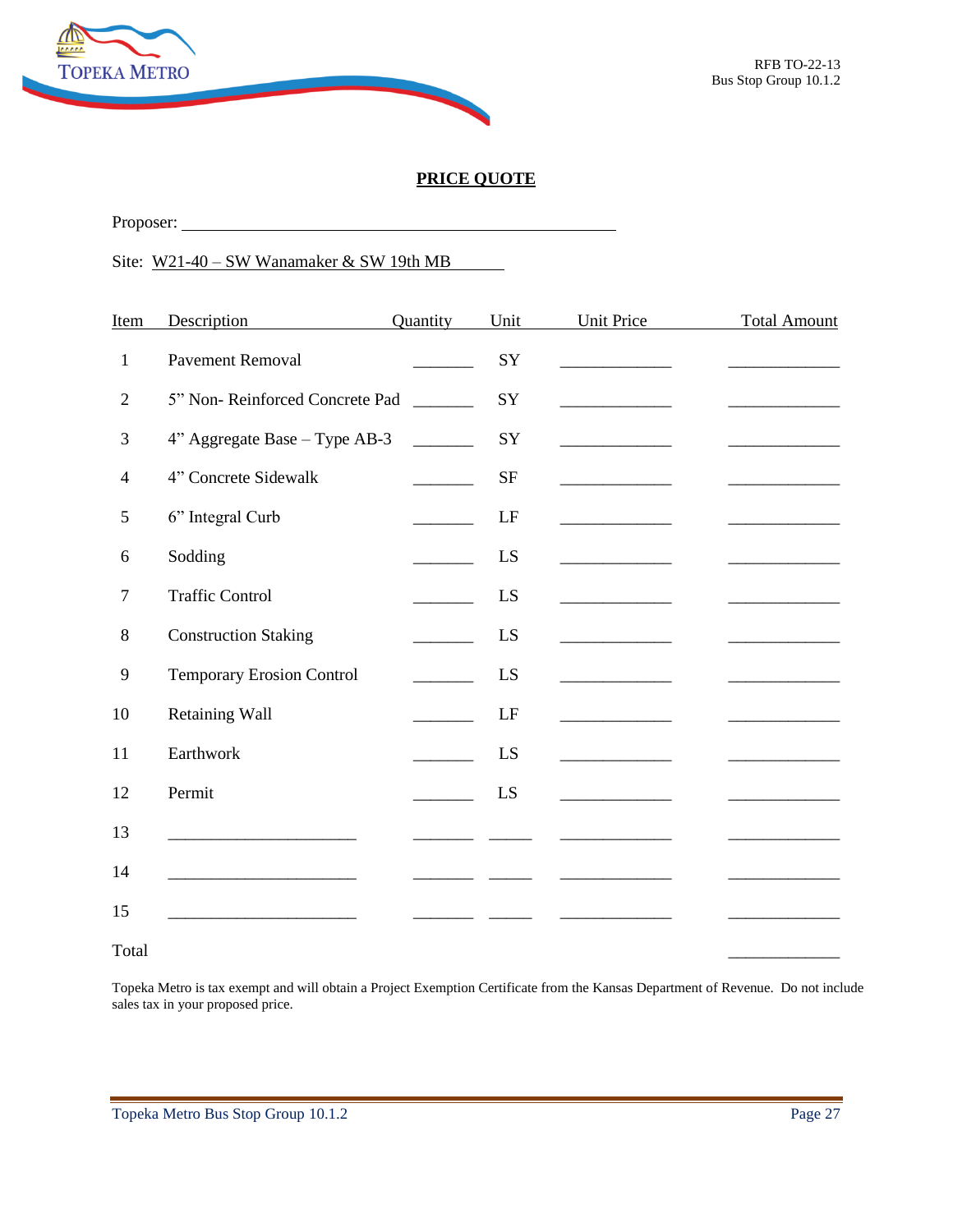

Proposer:

# Site: W21-41 – SW 21st & SW Eveningside SW

| Item           | Description                                                                                                          | Quantity                          | Unit      | <b>Unit Price</b>                       | <b>Total Amount</b> |
|----------------|----------------------------------------------------------------------------------------------------------------------|-----------------------------------|-----------|-----------------------------------------|---------------------|
| 1              | Pavement Removal                                                                                                     |                                   | SY        | <u> 1989 - Johann Barbara, martxa a</u> |                     |
| $\overline{2}$ | 5" Non-Reinforced Concrete Pad                                                                                       |                                   | SY        | $\frac{1}{2}$                           |                     |
| 3              | 4" Aggregate Base - Type AB-3                                                                                        |                                   | SY        |                                         |                     |
| $\overline{4}$ | 4" Concrete Sidewalk                                                                                                 |                                   | <b>SF</b> | <u> 1989 - Johann Barbara, martin a</u> |                     |
| 5              | 6" Integral Curb                                                                                                     | $\frac{1}{1}$                     | LF        |                                         |                     |
| 6              | Sodding                                                                                                              |                                   | LS        |                                         |                     |
| $\overline{7}$ | <b>Traffic Control</b>                                                                                               |                                   | LS        |                                         |                     |
| 8              | <b>Construction Staking</b>                                                                                          |                                   | LS        | <u> 1989 - Johann Barbara, martin a</u> |                     |
| 9              | <b>Temporary Erosion Control</b>                                                                                     |                                   | LS        | <u> 1990 - Johann Barbara, martin a</u> |                     |
| 10             | <b>Retaining Wall</b>                                                                                                | $\mathcal{L} = \{ \mathcal{L} \}$ | LF        |                                         |                     |
| 11             | Earthwork                                                                                                            |                                   | LS        |                                         |                     |
| 12             | Permit                                                                                                               |                                   | LS        |                                         |                     |
| 13             |                                                                                                                      |                                   |           |                                         |                     |
| 14             | <u> 1989 - Johann Barbara, martin amerikan basar dan basa dan basar dalam basa dalam basa dalam basa dalam basa </u> |                                   |           |                                         |                     |
| 15             |                                                                                                                      |                                   |           |                                         |                     |
| Total          |                                                                                                                      |                                   |           |                                         |                     |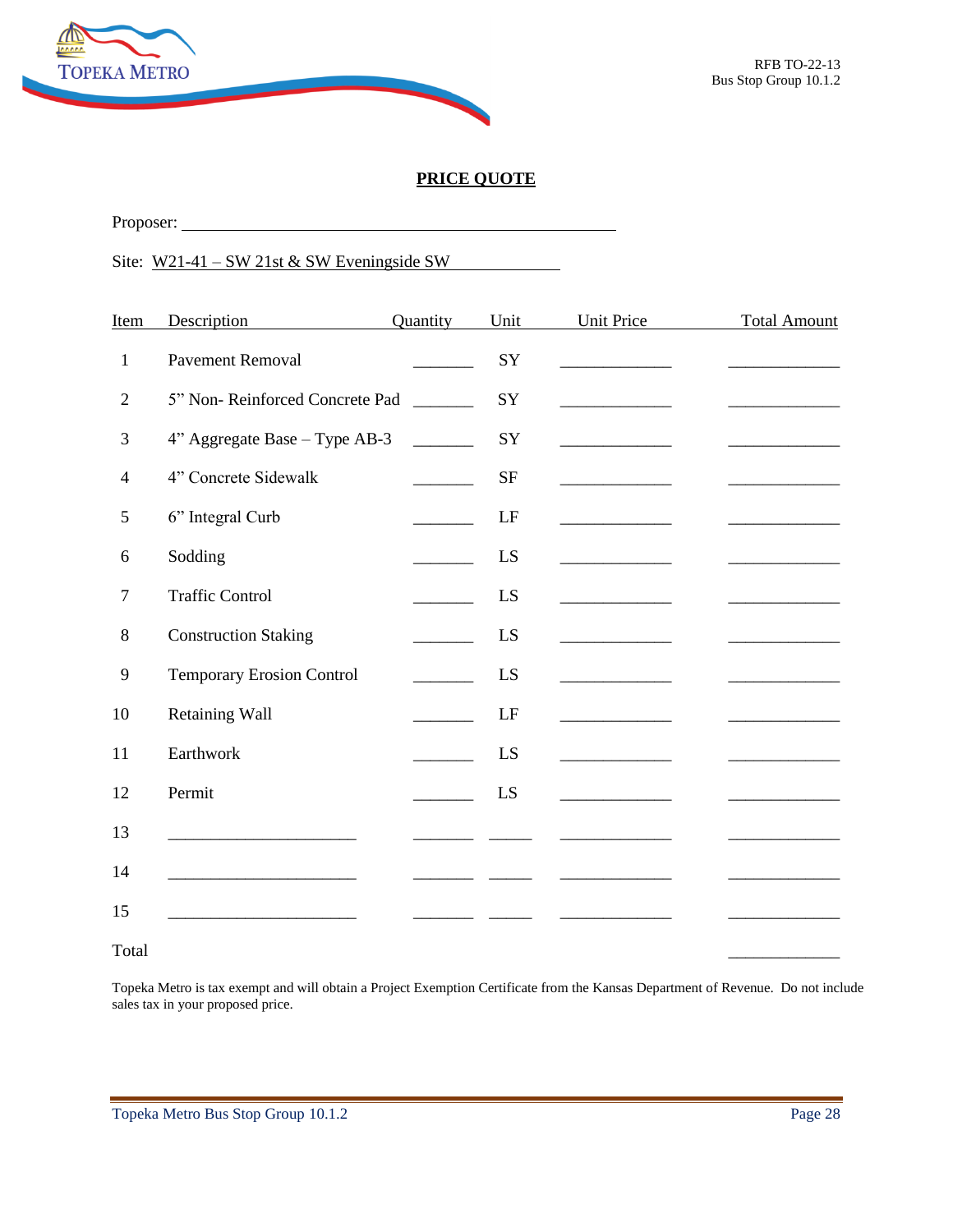

Proposer:

Site: W21-42 – SW 21st & SSW High SW

| Item           | Description                      | Quantity             | Unit      | <b>Unit Price</b>                       | <b>Total Amount</b> |
|----------------|----------------------------------|----------------------|-----------|-----------------------------------------|---------------------|
| $\mathbf{1}$   | Pavement Removal                 |                      | SY        | <u> 1989 - Johann Barbara, martxa a</u> |                     |
| $\overline{2}$ | 5" Non-Reinforced Concrete Pad   |                      | <b>SY</b> |                                         |                     |
| 3              | 4" Aggregate Base - Type AB-3    |                      | SY        |                                         |                     |
| $\overline{4}$ | 4" Concrete Sidewalk             |                      | <b>SF</b> | <u> 1989 - Johann Barbara, martin a</u> |                     |
| 5              | 6" Integral Curb                 |                      | LF        |                                         |                     |
| 6              | Sodding                          | $\frac{1}{1}$        | LS        |                                         |                     |
| $\tau$         | <b>Traffic Control</b>           |                      | LS        |                                         |                     |
| 8              | <b>Construction Staking</b>      |                      | LS        | <u> 1980 - Johann Barbara, martin a</u> |                     |
| 9              | <b>Temporary Erosion Control</b> |                      | LS        | <u> 1990 - Johann Barbara, martin a</u> |                     |
| 10             | <b>Retaining Wall</b>            | <u>and the state</u> | LF        |                                         |                     |
| 11             | Earthwork                        |                      | LS        |                                         |                     |
| 12             | Permit                           |                      | LS        | <u> 1980 - Johann Barbara, martxa a</u> |                     |
| 13             |                                  |                      |           |                                         |                     |
| 14             |                                  |                      |           |                                         |                     |
| 15             |                                  |                      |           |                                         |                     |
| Total          |                                  |                      |           |                                         |                     |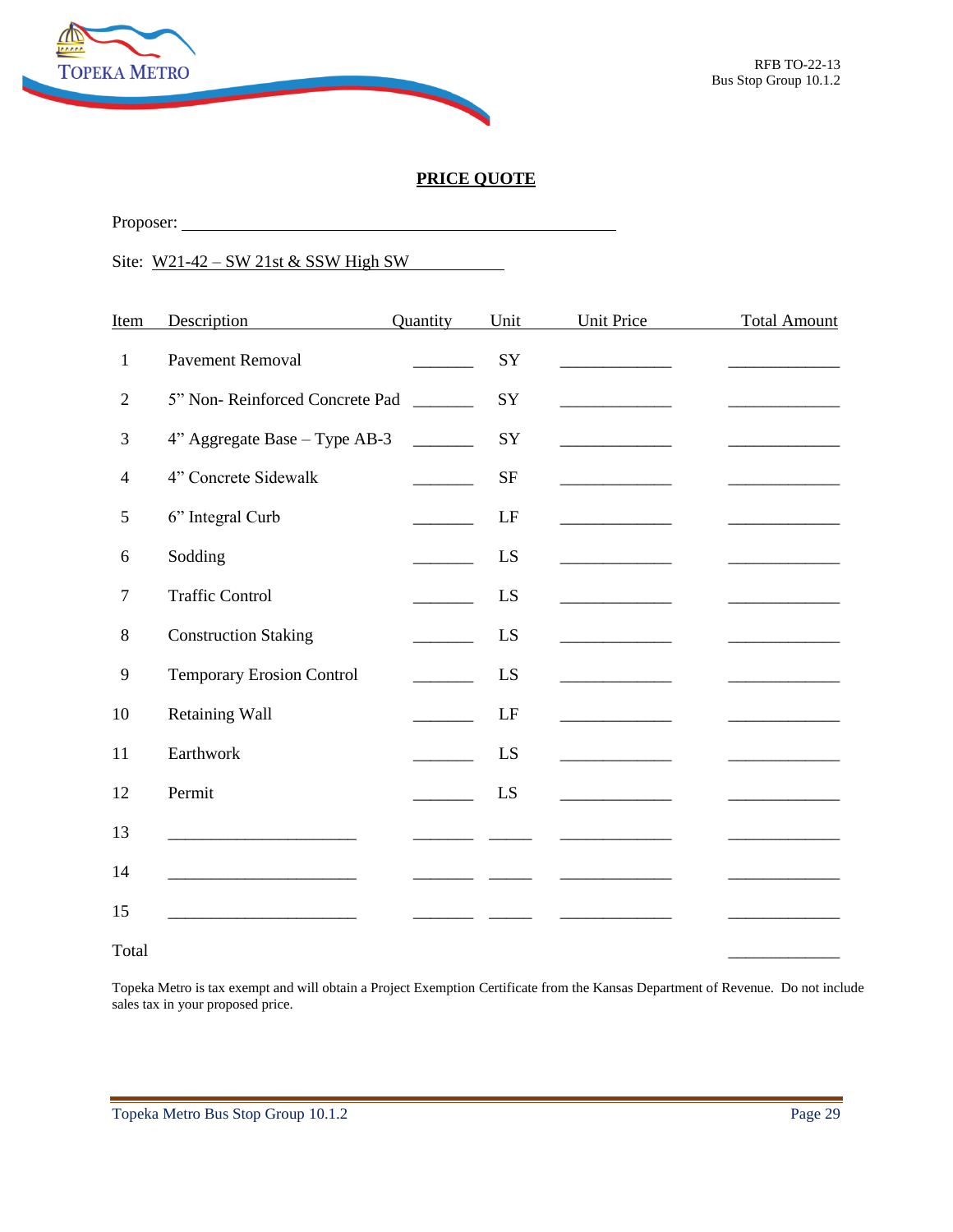

Proposer:

Site: W21-43 – S. Kansas & SW 21st NE

| Item           | Description                      | Quantity                  | Unit      | <b>Unit Price</b>                                                                                                      | <b>Total Amount</b>                     |
|----------------|----------------------------------|---------------------------|-----------|------------------------------------------------------------------------------------------------------------------------|-----------------------------------------|
| 1              | <b>Pavement Removal</b>          |                           | SY        | <u> 1989 - Johann Barbara, martxa a</u>                                                                                |                                         |
| $\overline{2}$ | 5" Non-Reinforced Concrete Pad   |                           | SY        |                                                                                                                        |                                         |
| 3              | 4" Aggregate Base - Type AB-3    | <u> Liberal College (</u> | SY        |                                                                                                                        | <u> 1989 - Johann Barbara, martxa a</u> |
| $\overline{4}$ | 4" Concrete Sidewalk             |                           | <b>SF</b> | <u> 1989 - Johann Barbara, martin a</u>                                                                                |                                         |
| 5              | 6" Integral Curb                 |                           | LF        | <u> 1989 - Johann Barbara, martin a</u>                                                                                |                                         |
| 6              | Sodding                          |                           | LS        | <u> 1989 - Johann Barbara, martin e</u>                                                                                |                                         |
| $\overline{7}$ | <b>Traffic Control</b>           |                           | LS        |                                                                                                                        |                                         |
| 8              | <b>Construction Staking</b>      |                           | LS        |                                                                                                                        |                                         |
| 9              | <b>Temporary Erosion Control</b> | <u>and the state</u>      | LS        |                                                                                                                        |                                         |
| 10             | <b>Retaining Wall</b>            | $\overline{\phantom{a}}$  | LF        |                                                                                                                        |                                         |
| 11             | Earthwork                        |                           | LS        |                                                                                                                        |                                         |
| 12             | Permit                           |                           | LS        | <u> 1980 - Jan Alexandro III, politik pozitivni predstavanja pod predstavanja pozitivni predstavanja pozitivni pre</u> |                                         |
| 13             |                                  |                           |           |                                                                                                                        |                                         |
| 14             |                                  |                           |           |                                                                                                                        |                                         |
| 15             |                                  |                           |           |                                                                                                                        |                                         |
| Total          |                                  |                           |           |                                                                                                                        |                                         |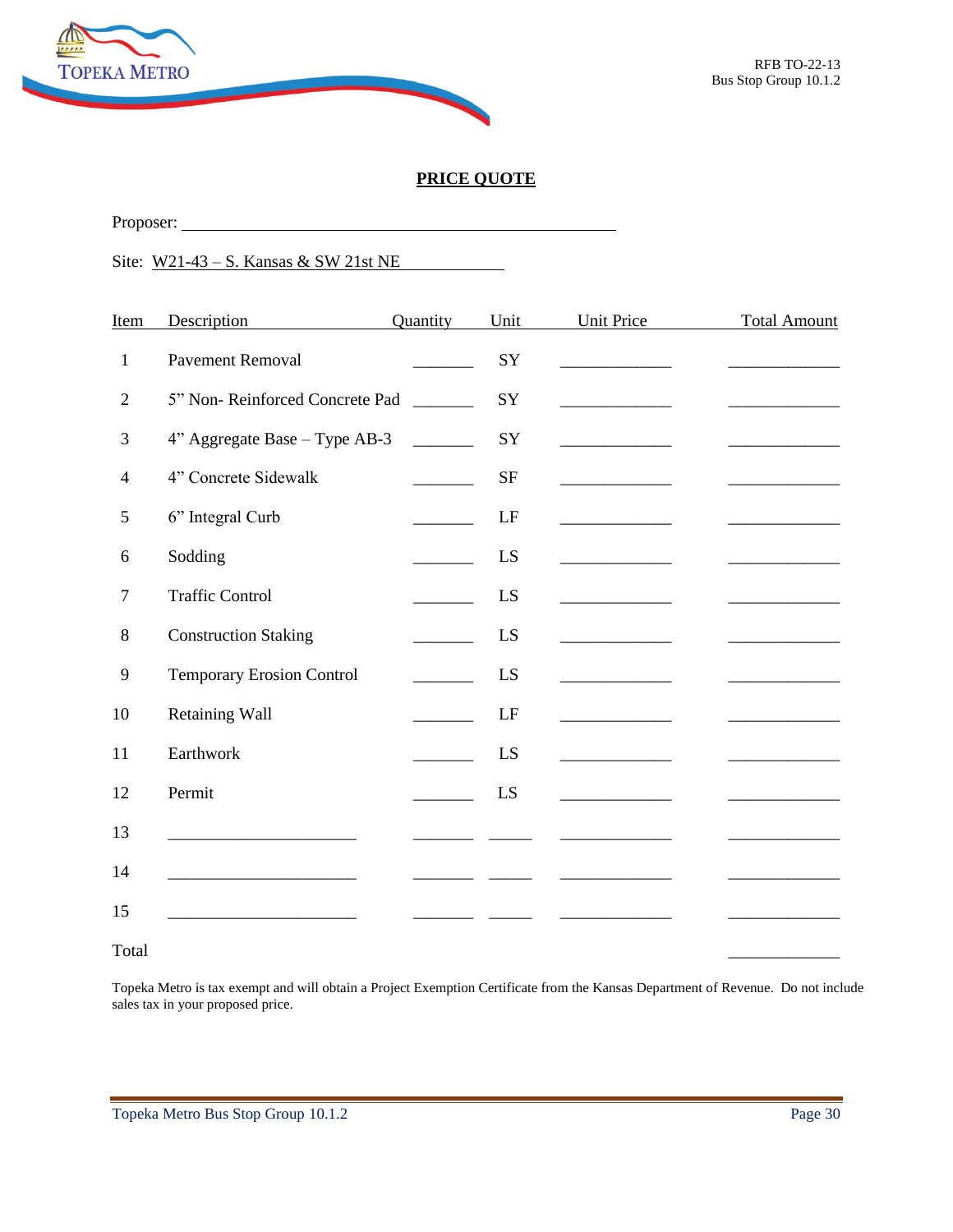

Proposer:

Site: <u>W29-35 – SW 29th & SW Boswell NE</u>

| Item           | Description                      | Quantity                                                                                                 | Unit      | <b>Unit Price</b>                       | <b>Total Amount</b>                          |
|----------------|----------------------------------|----------------------------------------------------------------------------------------------------------|-----------|-----------------------------------------|----------------------------------------------|
| $\mathbf{1}$   | Pavement Removal                 |                                                                                                          | SY        |                                         |                                              |
| $\overline{2}$ | 5" Non-Reinforced Concrete Pad   |                                                                                                          | SY        | <u> 1980 - Johann Barbara, martin a</u> | the company of the company of the company of |
| 3              | 4" Aggregate Base - Type AB-3    | $\begin{array}{c} \begin{array}{c} \hline \end{array} & \begin{array}{c} \hline \end{array} \end{array}$ | SY        |                                         |                                              |
| $\overline{4}$ | 4" Concrete Sidewalk             |                                                                                                          | $\rm{SF}$ | _________________________               |                                              |
| 5              | 6" Integral Curb                 | $\overline{\phantom{a}}$                                                                                 | LF        |                                         |                                              |
| 6              | Sodding                          | $\frac{1}{1}$                                                                                            | LS        |                                         | <u> 1989 - Johann Barbara, martxa al</u>     |
| $\overline{7}$ | <b>Traffic Control</b>           |                                                                                                          | LS        | <u> 1990 - Johann Barbara, martin a</u> |                                              |
| 8              | <b>Construction Staking</b>      |                                                                                                          | LS        |                                         |                                              |
| 9              | <b>Temporary Erosion Control</b> |                                                                                                          | LS        |                                         |                                              |
| 10             | <b>Retaining Wall</b>            |                                                                                                          | LF        |                                         |                                              |
| 11             | Earthwork                        |                                                                                                          | LS        |                                         |                                              |
| 12             | Permit                           |                                                                                                          | LS        | <u> 1980 - Johann Barbara, martin a</u> |                                              |
| 13             |                                  |                                                                                                          |           |                                         |                                              |
| 14             |                                  |                                                                                                          |           |                                         |                                              |
| 15             |                                  |                                                                                                          |           |                                         |                                              |
| Total          |                                  |                                                                                                          |           |                                         |                                              |